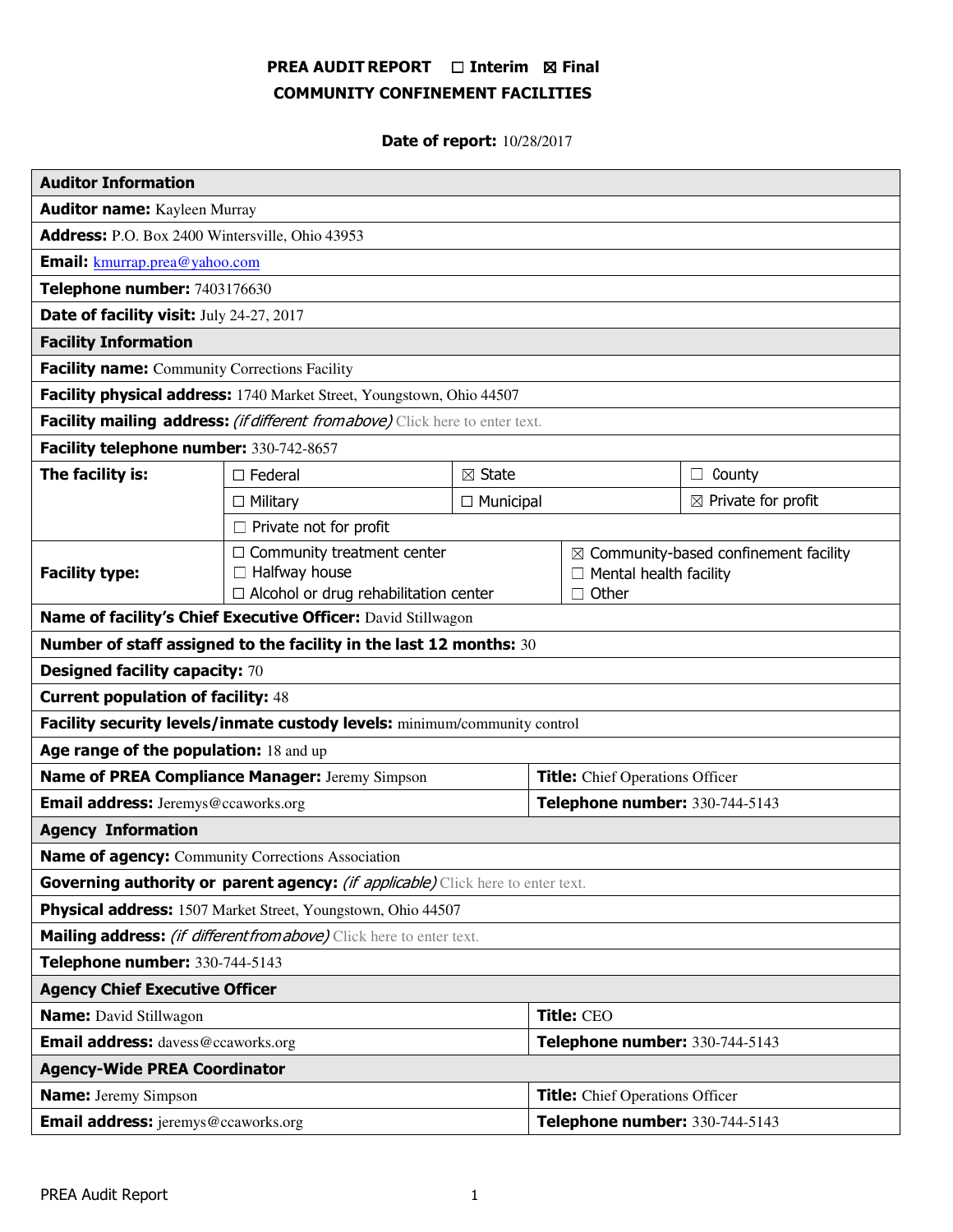### AUDIT FINDINGS

# NARRATIVE

The PREA audit for the Community Correction Facility (CCF) Community Based Correctional Facility (CBCF) was conducted on July 24- 27, 2017 in Youngstown, Ohio. CCF is a facility that is under the Community Corrections Associations, Inc. (CCA) umbrella. CCA has been nationally recognized for community corrections and chemical dependency treatment. The facility supplied the auditor with documentation relevant to showing compliance with each of the standards. The pre-audit questionnaire, a list of community partners and their phone numbers, floor plans, and MOU's were included in the documentation.

During the audit the auditor toured the facility and conducted formal staff and client interviews. During the tour it was noted that multiple PREA audit notices were posted in both resident and staff areas including the main entrance where visitors to the facility could also see the notices. The notices included the name and address (mailing and email) of the auditor and the date in which the notice was posted. The auditor received no contact from residents or staff prior to the audit. No resident or staff member made a requested to speak with the auditor during the audit. Also posted were notices as to how anyone could report a PREA allegation. The notices included the names and numbers of internal and external agencies they can make an anonymous report, and that anyone can report a PREA allegation to any staff member at any time verbally or in writing.

Six offenders were randomly chosen for interviews from the two housing units. Clients were asked about their experience with PREA education, allegation reporting, communication with staff, safety, restrooms, knock and announcements, grievance procedures, pat downs, PREA brochures/postings, and the zero tolerance policy.

The auditor also interviewed specialized staff. This staff includes: CEO, PREA Coordinator, Residential Service Director, PREA Manager (Facility Director), Investigators (2), Case Management, and Emotional Support personnel. The auditor was able to verify services provided to residents by St. Elizabeth Hospital and the Turning Point Rape Crisis Center. The facility does not provide on-site mental health or medical services. Random staff were questioned about PREA training, how to report, to whom to report, filing reports, investigations, conducting interviews, follow-up and monitoring retaliation, first responder duties, and the facility's coordinated response plan.

After a brief opening with agency staff, the auditor toured the facility. The tour consisted of examining all housing units, dorms, bathrooms, group areas, operations posts, rec yard, air break patio, utility areas, kitchen, and maintenance areas. A review of employee files, training records, PREA acknowledgments, PREA forms, and data logs were also completed. The auditor gave a closeout and shared some the immediate findings.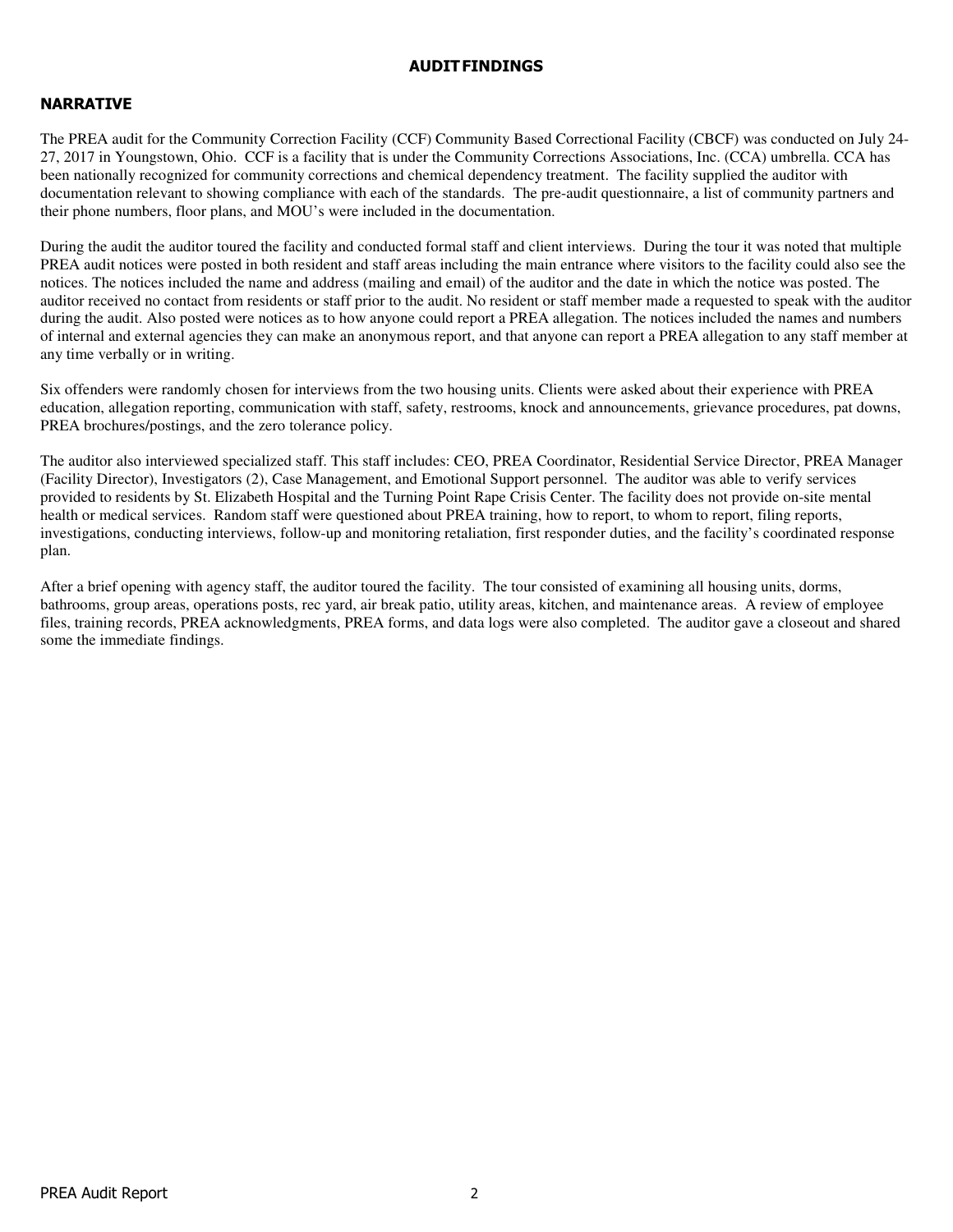# DESCRIPTION OF FACILITY CHARACTERISTICS

The Community Correction Facility (CCF) is a Community Based Correctional Facility located in Youngstown, Ohio that serves adult male felony offenders. The facility is divided into two sections with one being all one level and the other having three levels. The facility can house a total of 70 offenders. In order to access the secure perimeter of the facility one must report to the main entrance and be buzzed into the main lobby by staff. Once inside the main lobby, all residents, staff, and/or visitors must be signed in. Residents will receive a pat down that is visible by video surveillance.

The facility has one two housing units that each have its own living areas. The units are set for orientation phase on one side, and then clients are moved to the other side after thirty days. The housing unit area has restrooms that are designed for maximum privacy while still providing a safe and secure environment (see standard 115.215 for a detailed description of both bathrooms). The day room area houses a manned housing desk, seating, and pay phones. There is access to a TV, recreation equipment, and a shared dining hall. All staff offices, group rooms, and classrooms have windows for clear line of site views into the rooms. Staff are required to have the blinds open whenever a resident is in the office. The resident have access to a recreation yard during supervised times. The facility has installed fencing to prevent residents from going into blind spot areas. The facility has identified dorms and beds (easily visible to the housing desk) for residents who have been identified as highly abusive or highly vulnerable.

CCF's electronic surveillance program includes 22 cameras placed throughout the facility (interior and exterior) that have the capability to record and playback up to 30 days. This is an increase from the number of camera during the facility's first PREA audit. The facility has plans to increase the number of cameras in the facility and integrate electronic key access. Camera footage is viewed by Resident Supervisor staff assigned to the main control post. Supervisors can review live and recorded footage at their desk. Along with head counts, Resident Supervisor staff circulate throughout the whole facility once every 30 minutes. Identified blind spot areas have increased circulation. The facility has placed surveillance mirrors in some rooms in order to capture areas that are not immediately visible when looking through the window, and in the hallways to cover corners and other hidden areas.

The facility's goals are to alleviate jail and prison overcrowding; improving the community integration process for residents; addressing chemical dependency, employment, education, and other issues prior to release; and reducing recidivism by addressing certain behaviors, attitudes, and thought processes. CCF accomplishes these goals by using programming that has demonstrated the ability to reduce crime.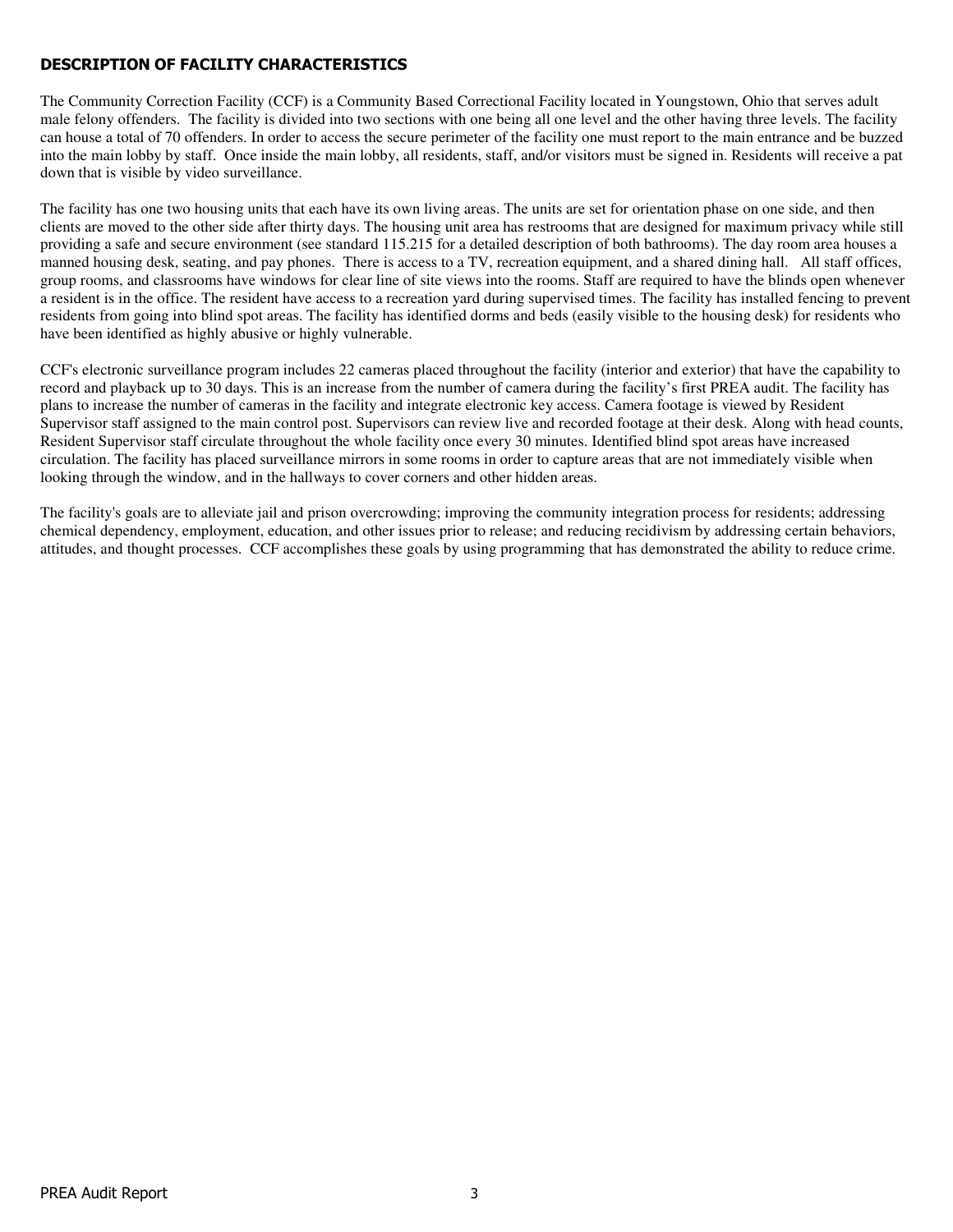# SUMMARY OF AUDIT FINDINGS

Community Corrections Facility has had one (1) PREA allegations during the reporting period.

The staff of CCF indicated that they received formal PREA training during orientation training or as part of their annual training along with refresher training during a monthly staff meeting. Staff was able to specifically talk about their responsibilities as first responders, how they were to respond to any allegation reported to them or if they suspected incidents of sexual abuse/sexual harassment, how to communicate effectively with offenders who may be LGBTI, and impressed upon the auditor that their main duty was to keep everyone safe. Many of the staff were able to detail their experience working with a pervious transgender client. They found their training to be helpful during that time and did not run into any barriers to treatment.

The offenders at CCF expressed that they have no doubt that the staff would keep them safe and would respond appropriately should an incident of sexual harassment/sexual abuse take place. The offenders were able to clearly recite the education they received concerning their rights under the PREA standards, and knew the location of PREA related postings. All offenders affirmed being screened at intake for risk of vulnerability or abusiveness.

All MOU's documented the partnership between the facility and the contracting agency concerning services to be provided should there be a need. The auditor was able to review the websites of St. Elizabeth's Hospital and Turning Point Rape Crisis Center and confirm the services each would provide to offenders should there be an allegation of sexual assault or abuse.

Overall, the auditor was left with the impression that the leadership and staff of CCF have made implementing the PREA standards a priority and that they have received the necessary training and authority to detect, protect, and respond to any incident of sexual abuse/sexual harassment. CCA as an agency has shown a commitment to the safety of residents, and provides the necessary support to implement all aspects of the PREA standards.

This is the facility's second PREA audit and it confirms the agency's progression toward providing maximum safety and an environment where to enable positive change.

Number of standards exceeded: 0

Number of standards met: 34

Number of standards not met: 0

Number of standards not applicable: 3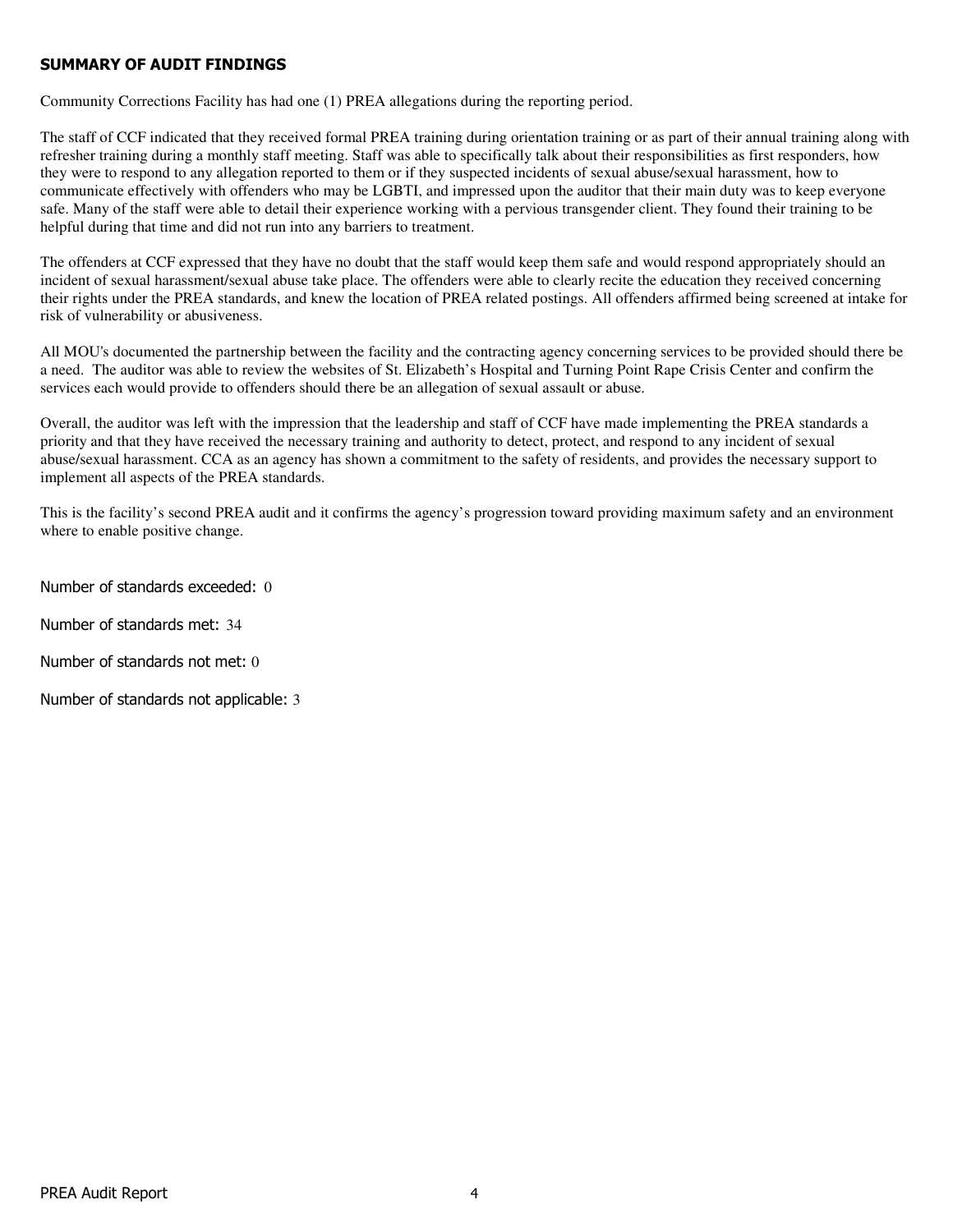# Standard 115.211 Zero tolerance of sexual abuse and sexual harassment; PREA Coordinator

- ☐ Exceeds Standard (substantially exceeds requirement of standard)
- $\boxtimes$  Meets Standard (substantial compliance; complies in all material ways with the standard for the relevant review period)
- ☐ Does Not Meet Standard (requires corrective action)

Auditor discussion, including the evidence relied upon in making the compliance or non-compliance determination, the auditor's analysis and reasoning, and the auditor's conclusions. This discussion must also include corrective action recommendations where the facility does not meet standard. These recommendations must be included in the Final Report, accompanied by information on specific corrective actions taken by the facility.

The facility has an agency wide written policy mandating zero tolerance toward all forms of sexual abuse and sexual harassment. The policy includes how the facility will implement its approach to preventing, detecting, and responding to sexual abuse and sexual harassment; definitions of prohibited behavior; sanctions for those found to have participated in sexual abuse or sexual harassment; and appropriate strategies to reduce and prevent sexual abuse and sexual harassment of clients.

The agency-wide PREA Coordinator is the agency's Chief Operations Officer, and reports directly to the agency's CEO. During staff interviews, the PREA coordinator indicated that he has enough time and authority to develop, implement, and oversee the facility's efforts to comply with the PREA standards. The CEO agreed that the PREA Coordinator has great latitude toward implementing policy and procedure where PREA is concerned.

The agency's PREA Coordinator is assisted by the agency's Residential Service Director. The reports directly to the PREA Coordinator and has ample time to dedicate to these duties.

The facility's PREA Manager is the agency's Facility Director. The PREA Manager reports directly to the PREA Coordinator on issues pertaining to complying with the PREA standards. She indicates that she has ample time to comply with the PREA standards.

Review: Policy and Procedure Interview with PREA Coordinator Interview with CEO Interview with Facility Director Interview with Residential Service Director

# Standard 115.212 Contracting with other entities for the confinement of residents

- ☐ Exceeds Standard (substantially exceeds requirement of standard)
- $\Box$  Meets Standard (substantial compliance; complies in all material ways with the standard for the relevant review period)
- ☐ Does Not Meet Standard (requires corrective action)

Auditor discussion, including the evidence relied upon in making the compliance or non-compliance determination, the auditor's analysis and reasoning, and the auditor's conclusions. This discussion must also include corrective action recommendations where the facility does not meet standard. These recommendations must be included in the Final Report, accompanied by information on specific corrective actions taken by the facility.

N/A: The PREA Coordinator advises that the facility is not a public agency and does not contract with other facilities.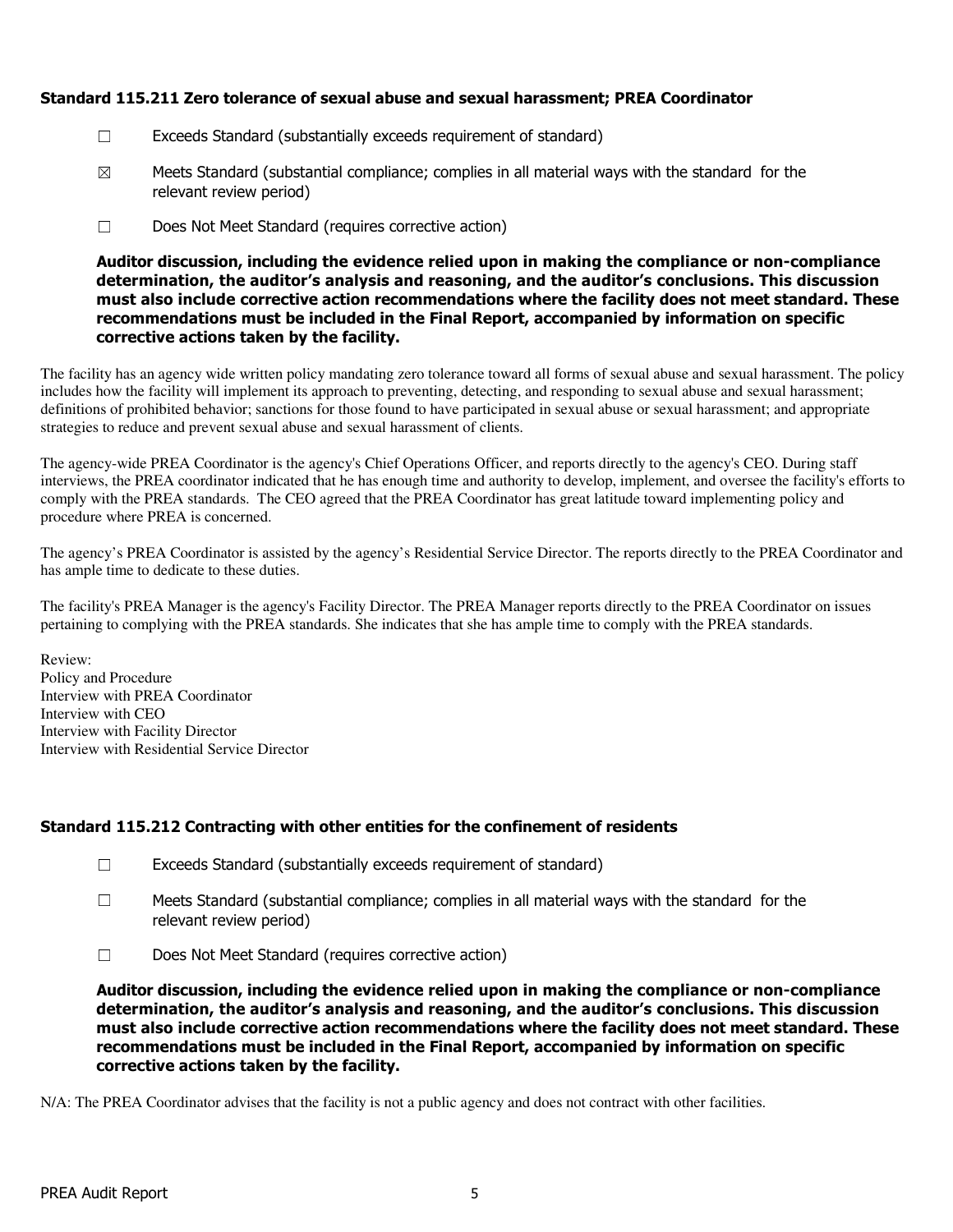### Standard 115.213 Supervision and monitoring

- ☐ Exceeds Standard (substantially exceeds requirement of standard)
- $\boxtimes$  Meets Standard (substantial compliance; complies in all material ways with the standard for the relevant review period)
- ☐ Does Not Meet Standard (requires corrective action)

Auditor discussion, including the evidence relied upon in making the compliance or non-compliance determination, the auditor's analysis and reasoning, and the auditor's conclusions. This discussion must also include corrective action recommendations where the facility does not meet standard. These recommendations must be included in the Final Report, accompanied by information on specific corrective actions taken by the facility.

The facility has a staffing plan that provides for adequate levels of staffing, and where appropriate video monitoring to protect residents against sexual misconduct. The staffing plan takes into consideration the physical layout of the facility, types of residents housed at the facility, and the number of substantiated and unsubstantiated incidents. The facility management has considered all blind spot areas and developed an appropriate response to maintain the safety and security of the facility.

The staffing plan was developed with the agency PREA coordinator and the facility PREA manager along with other facility leadership. The team documents ways the facility can improve its methods of preventing and detecting any incidents of sexual abuse/sexual harassment. Staffing levels are continuously monitored and the facility has the ability to pull from other facilities if necessary to ensure appropriate coverage.

There have been no deviations to the staffing plan during this audit cycle. The facility has created a form to document the dates of any deviations, listed what the deviation was, and a justification for the deviation.

The auditor has reviewed the agency's written policy concerning what information is to be contained in the staffing plan and the number of staff members required to operate each shift. A review of floor plans, camera placement, and identified blind spot areas was conducted by the auditor prior to the audit and during the walk through. During interviews with facility staff, the auditor was informed how staff placement, security mirrors, required head counts and circulations, and video monitoring are used to ensure maximum safety and security. There is a policy requirement to have the staffing plan reviewed annually and updated if necessary.

This is the second PREA audit for this facility, and the auditor noted areas in which increased monitoring either by camera, security, mirror, or staffing was adjusted based on feedback from the last audit. The facility is continually updating security and staffing plans to eliminate any potential blind spot areas.

Review: Policy and Procedure Facility tour Staffing plan Deviation Report Floor plans with camera placement/security mirrors Interview with PREA Coordinator Interview with Residential Service Director Interview with Facility Director Interview with Operations Supervisor

# Standard 115.215 Limits to cross-gender viewing and searches

- $\Box$  Exceeds Standard (substantially exceeds requirement of standard)
- $\boxtimes$  Meets Standard (substantial compliance; complies in all material ways with the standard for the relevant review period)
- ☐ Does Not Meet Standard (requires corrective action)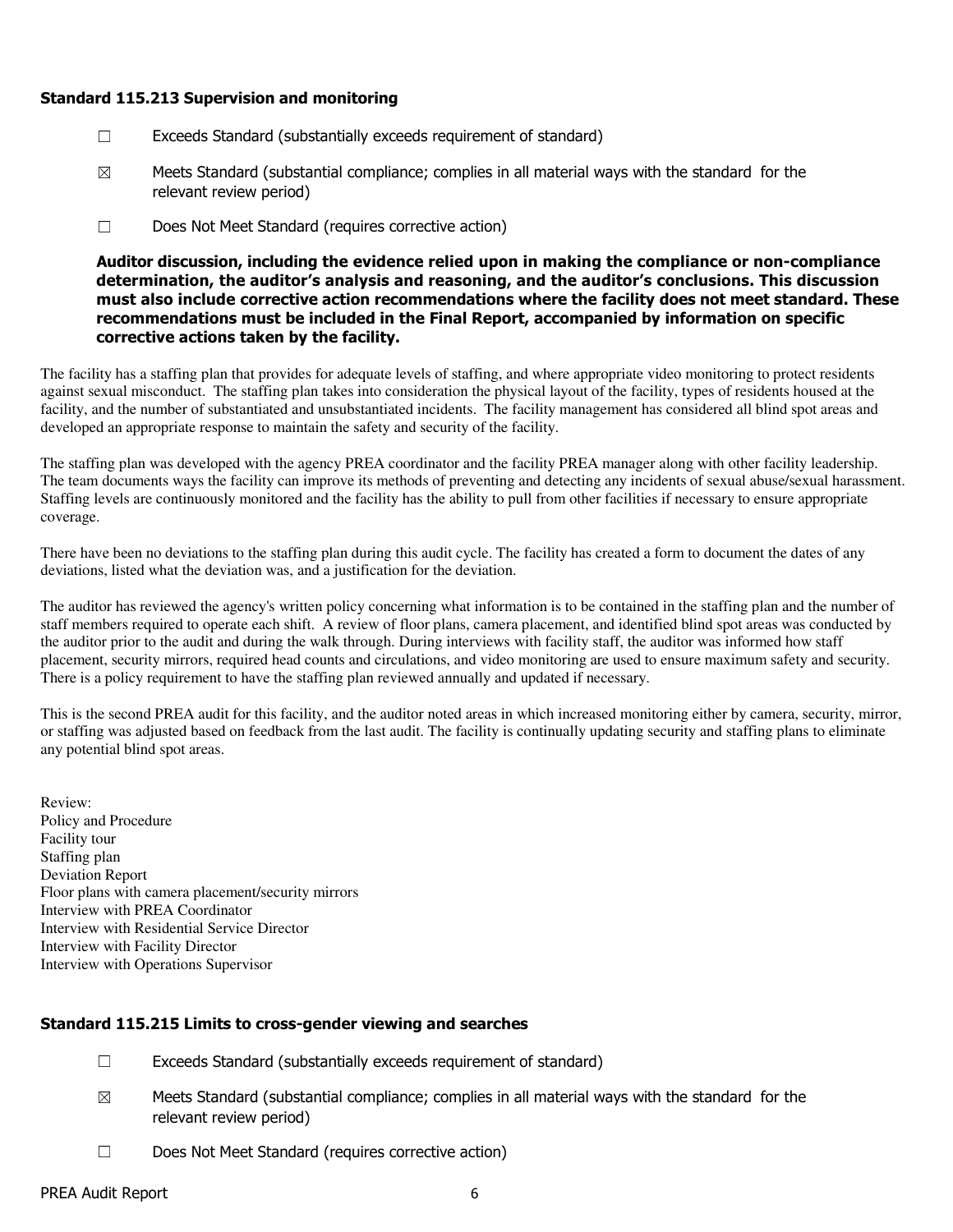### Auditor discussion, including the evidence relied upon in making the compliance or non-compliance determination, the auditor's analysis and reasoning, and the auditor's conclusions. This discussion must also include corrective action recommendations where the facility does not meet standard. These recommendations must be included in the Final Report, accompanied by information on specific corrective actions taken by the facility.

The facility does not conduct cross-gender strip or cross-gender body cavity searches of residents. Residents receiving a pat or strip search will be searched by members of the same sex. Cross-gender pat-down searches are also not allowed. The facility does not house female residents.

The facility allows residents to shower, perform bodily functions, and dress in areas not viewable to staff. The facility is divided into two sides with each side having its own living unit. Each unit is equipped with a bathroom for residents to be able to shower and use the toilets. One bathroom is single use with one shower stall, toilet, and urinal. The shower has an appropriate curtain and the outside door cannot be locked. Another bathroom on the same side but different floor has a similar set up. The bottom floor has a restroom with four urinals and two toilets. These stalls have dividers and doors. The single use bathrooms make protecting vulnerable, transgender, or intersex clients for effective. The bathrooms on the other side of the building are mirroring. They each contain three toilet stalls, one urinal, and one single use shower. The handicap toilet stall does not have a door on the stall but sits in the back and cannot be seen from the entrance.

During resident interviews, all indicated that staff announce their presence before entering the restroom or dorm areas, and the auditor witnessed this while walking through the facility. The agency has a dress policy that requires residents to be fully dressed in common areas.

The facility does not currently have a transgender or intersex resident. The agency has implemented a policy addressing the proper housing, search, and showering of any transgender or intersex resident. Agency administration would assign the resident to the most appropriate facility and along with facility administration, develop a plan for specific bed placement and other accommodations. Clients who are identified as highly vulnerable or highly abusive would be housed and in beds that are easily viewable to staff. The policy does not allow staff to physically examine a transgender or intersex resident for the sole purpose of determining genital status. The auditor discussed the housing a transgender client with facility administrators, leadership, and line staff. All staff report their training has been sufficient enough to prepare them to handle the situation professionally and appropriately.

Facility staff have not received proper training for patting down a transgender or intersex resident

### CORRECTIVE ACTION:

The agency must train all security staff how to professionally and appropriately pat search a transgender or intersex resident.

#### FACILITY RESPONSE:

The facility has trained its staff on the proper way to pat search a transgender or intersex resident. The training was developed by the PREA Resource Center and facilitated by the Compliance Manager.

Review: Policy and procedure Staffing plan Facility tour Training records Interview with PREA Coordinator Interview with Facility Director Interview with Resident Supervisor Interview with random Resident Supervisor staff \*Transgender/intersex/cross-gender pat search training curriculum \*Training records

### Standard 115.216 Residents with disabilities and residents who are limited English proficient

- ☐ Exceeds Standard (substantially exceeds requirement of standard)
- $\boxtimes$  Meets Standard (substantial compliance; complies in all material ways with the standard for the relevant review period)
- ☐ Does Not Meet Standard (requires corrective action)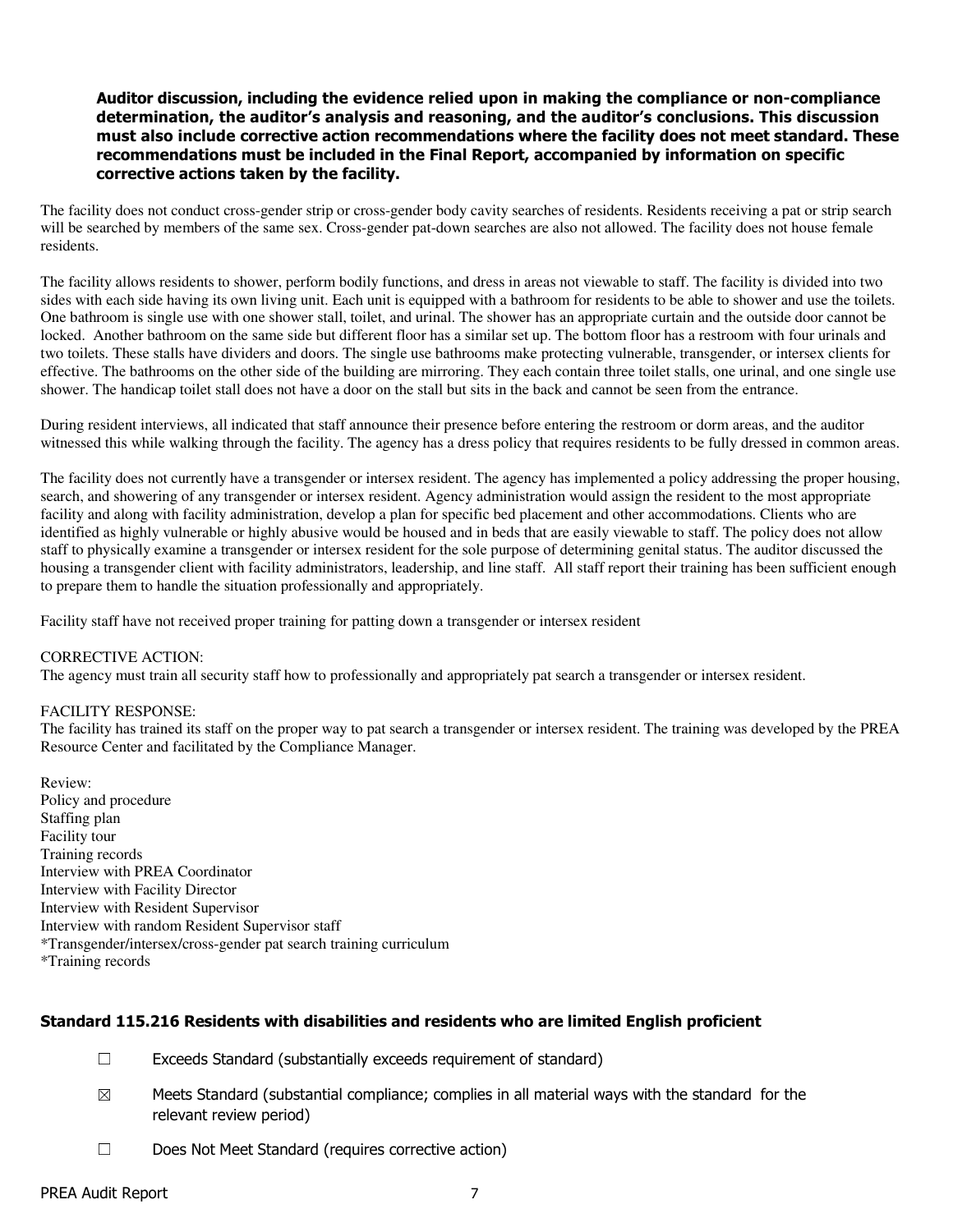### Auditor discussion, including the evidence relied upon in making the compliance or non-compliance determination, the auditor's analysis and reasoning, and the auditor's conclusions. This discussion must also include corrective action recommendations where the facility does not meet standard. These recommendations must be included in the Final Report, accompanied by information on specific corrective actions taken by the facility.

The facility has been able to partner with other agencies to provide disabled resident equal opportunity to participate in all aspects of the facility's efforts to prevent, detect, and respond to sexual abuse and sexual harassment. The facility identifies residents who may be limited English proficient and works with interpreters so that residents can benefit from all aspects of the facility's efforts to prevent, detect, and respond to sexual abuse and sexual harassment. Per policy, the facility will only rely on resident interpreters if a delay in obtaining an effective interpreter could compromise the resident's safety, the performance of first-responder duties, or the investigation of the resident's allegations.

As a part of the agency's PREA training program, all staff are trained on how to ensure that PREA is communicated with clients having a cognitive or physical disability and who to call to help clients who may have a language barrier. The facility will use a qualified employee to aid any resident in understanding agency rules, PREA, and other regulations. If a qualified staff member is unavailable, outside assistance by a qualified person will be used at no cost to the resident. At this time, the facility does not have a resident who is in need of these services.

Review: Policy and Procedure Interpreter service providers Interview with Facility Director Interview with Resident Supervisor staff (conduct intake)

# Standard 115.217 Hiring and promotion decisions

- $\Box$  Exceeds Standard (substantially exceeds requirement of standard)
- $\boxtimes$  Meets Standard (substantial compliance; complies in all material ways with the standard for the relevant review period)
- ☐ Does Not Meet Standard (requires corrective action)

### Auditor discussion, including the evidence relied upon in making the compliance or non-compliance determination, the auditor's analysis and reasoning, and the auditor's conclusions. This discussion must also include corrective action recommendations where the facility does not meet standard. These recommendations must be included in the Final Report, accompanied by information on specific corrective actions taken by the facility.

The agency has a policy that prohibits hiring or promoting anyone who may have contact with the residents and prohibits the services of any contractor who may have contact with residents who: has engaged in sexual abuse in a prison, jail, lockup, community confinement facility, juvenile facility, or other institution; has been convicted or engaging or attempting to engage in sexual activity in the community facilitated by force, overt or implied treats of force, or coercion, or if the victim did not consent or was unable to consent or refuse; or has been civilly or administratively adjudicated to have engaged in the activity described in the above section.

The agency conducts a background check for all prospective employees, including temporary employees, independent contractors, volunteers, and student interns or required the contractor, vendor, volunteer to provide a background check. Record checks are completed every five years. Every five years the Human Resource Department will run background checks on the entire facility regardless when a person was hired in order to guarantee all staff received the required updated check. All employees, independent contractors, volunteers, and interns are required by policy to immediately report to their supervisor any arrests, citations, and complaints to professional licensing boards. Employees document this continued affirmation during annual personnel evaluations.

All successful applicants are notified of the PREA background check requirement and that any omission regarding sexual misconduct is grounds for termination. Employees are required to document their adherence to this policy.

The Human Resource Department will review the personnel file, specifically any disciplinary action, of any employee who is up for a promotion. This information is reported to the hiring/promotion committee before a decision is made.

PREA Audit Report 8 The auditor conducted a review of ten randomly chosen employee's files and confirmed the background checks (initial and five-year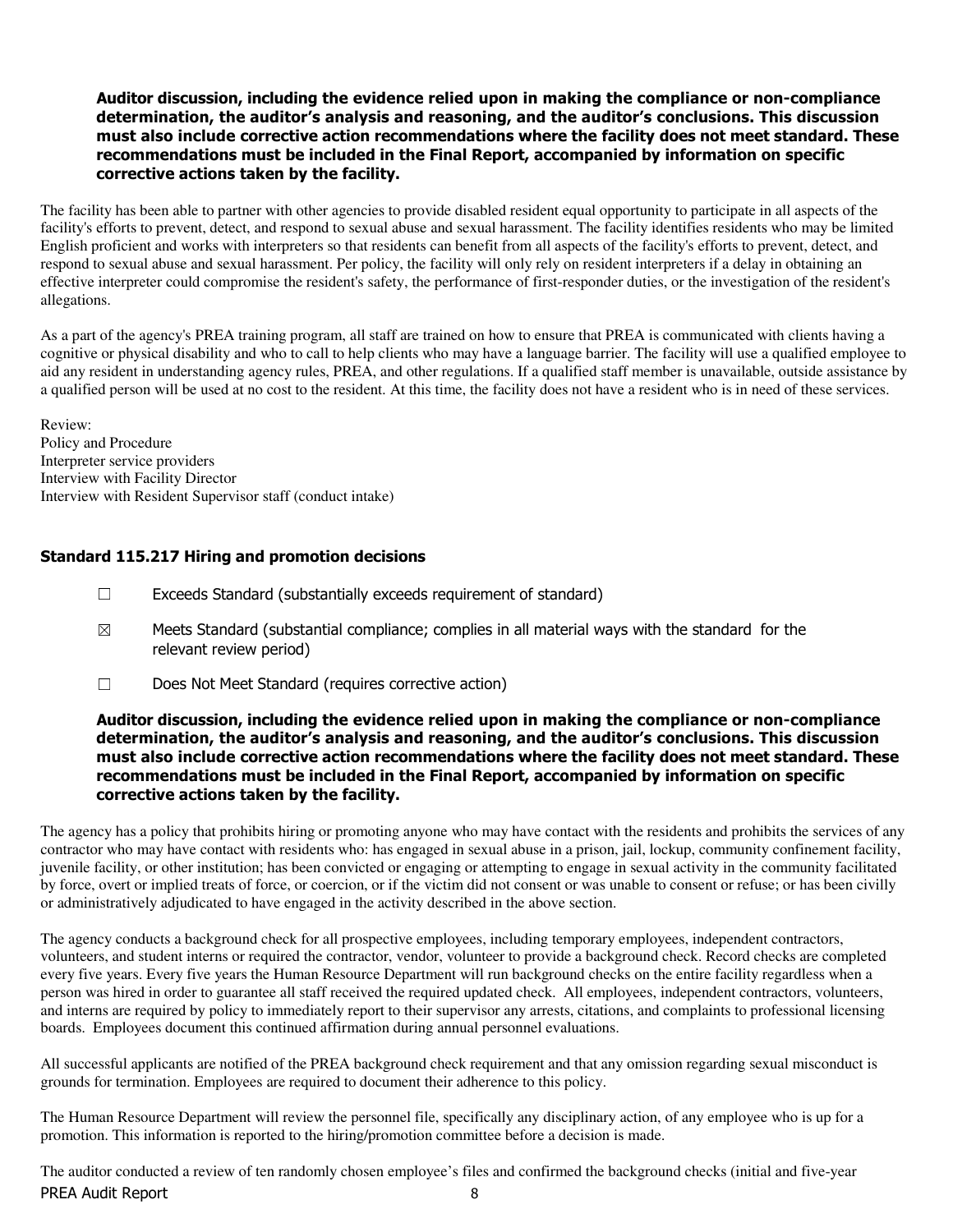update), documentation of the continual affirmation to disclose any sexual misconduct, referral checks, and the promotion process. The auditor conducted a lengthy interview with the CEO who took the auditor step by step through the hiring and promotion process.

#### CORRECTIVE ACTION:

The Human Resource Department conducts referral checks for all new hire but does not specifically document whether or not a potential employee has been found to have substantially sexually abused an offender or resigned during a pending investigation of an allegation of sexual abuse.

### FACILITY RESPONSE:

The new agency reference check form includes a check to see if a potential employee has been found to have substantially sexually abused an offender or resigned during a pending investigation of an allegation of sexual abuse

Review: Policy and procedure Employee files On boarding documentation Interview with CEO \*New reference check form

### Standard 115.218 Upgrades to facilities and technologies

- ☐ Exceeds Standard (substantially exceeds requirement of standard)
- $\boxtimes$  Meets Standard (substantial compliance; complies in all material ways with the standard for the relevant review period)
- ☐ Does Not Meet Standard (requires corrective action)

Auditor discussion, including the evidence relied upon in making the compliance or non-compliance determination, the auditor's analysis and reasoning, and the auditor's conclusions. This discussion must also include corrective action recommendations where the facility does not meet standard. These recommendations must be included in the Final Report, accompanied by information on specific corrective actions taken by the facility.

The facility has not acquired a new building or made any substantial expansion or modification to the existing facility.

An interview with the facility Director and the PREA Coordinator indicate that the facility has recently been able to add cameras and upgrade the camera system. The facility has more areas that they would like to place additional cameras. The facility will address the needs to these areas as the budget allows.

Review: Policy and procedure Interview with CEO Interview with PREA Coordinator Interview with Facility Director

# Standard 115.221 Evidence protocol and forensic medical examinations

- $\Box$  Exceeds Standard (substantially exceeds requirement of standard)
- $\boxtimes$  Meets Standard (substantial compliance; complies in all material ways with the standard for the relevant review period)
- ☐ Does Not Meet Standard (requires corrective action)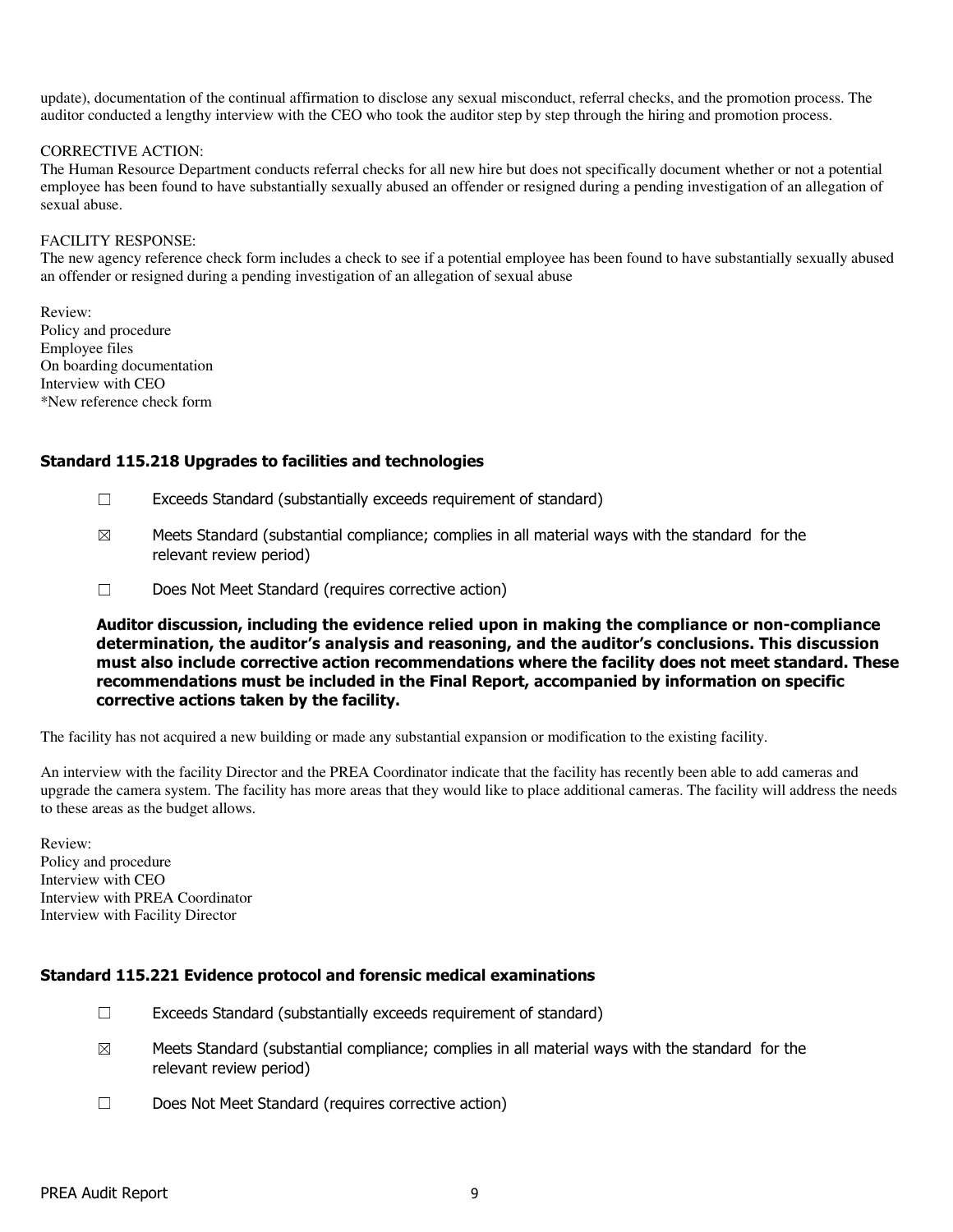### Auditor discussion, including the evidence relied upon in making the compliance or non-compliance determination, the auditor's analysis and reasoning, and the auditor's conclusions. This discussion must also include corrective action recommendations where the facility does not meet standard. These recommendations must be included in the Final Report, accompanied by information on specific corrective actions taken by the facility.

The facility has two trained investigators to conduct administrative sexual abuse investigations. The Youngstown City Police Department is responsible for conducting criminal investigations, however the APA office is located in the agency's recreation building. These officers have arresting capabilities and could assist the agency if necessary. The agency has an agreement with Youngtown City Police that acknowledges that the department is responsible for conducting criminal investigations for the facility.

The facility will use St. Elisabeth's Hospital to provide a Sexual Assault Nurse Examiner for any resident who is a victim of sexual abuse. The auditor reviewed the hospital's website and confirmed with the hospital's Director of Sane Services that any resident taken to this hospital would be treated by a certified SANE nurse. The services provided by the hospital would be at no cost to the resident. The facility has a MOU with the Turning Point Rape Crisis Center to provide a victim advocate to any victim of sexual abuse, and a trained staff member who can provide victim support services. The auditor reviewed the website and confirmed the services the agency would provide to clients of CCA and that all services were free of charge.

Review: Policy and Procedure Emails to local legal authority MOU with Turning Point Rape Crisis Center Interview with Administrative Investigators Interview with PREA Coordinator Phone interview with SANE services director Turning Point Rape Crisis website

# Standard 115.222 Policies to ensure referrals of allegations for investigations

- $\Box$  Exceeds Standard (substantially exceeds requirement of standard)
- $\boxtimes$  Meets Standard (substantial compliance; complies in all material ways with the standard for the relevant review period)
- ☐ Does Not Meet Standard (requires corrective action)

### Auditor discussion, including the evidence relied upon in making the compliance or non-compliance determination, the auditor's analysis and reasoning, and the auditor's conclusions. This discussion must also include corrective action recommendations where the facility does not meet standard. These recommendations must be included in the Final Report, accompanied by information on specific corrective actions taken by the facility.

The agency has a policy that requires an administrative investigation of all allegations of sexual abuse and sexual harassment, and that any allegation that is criminal in nature is referred to the Youngstown City Police Department. The facility has had one allegation of sexual misconduct during this audit cycle. The auditor interviewed both administrative investigators and reviewed their process for investigating allegations and what would prompt a referral to the legal criminal investigative authority.

Investigation #1: Resident made an allegation against a staff member. The staff member was placed on administrative leave during the administrative investigation. The allegation was determined to be unsubstantiated. No criminal activity was found, so there was no need for referral to the police department.

The CCA website post the investigative policy of the agency and the responsibilities of both the agency and the investigating entity. The auditor reviewed the agency's website and confirmed that the appropriate policy was posted.

PREA Audit Report 10 Review: Policy and procedure CCA website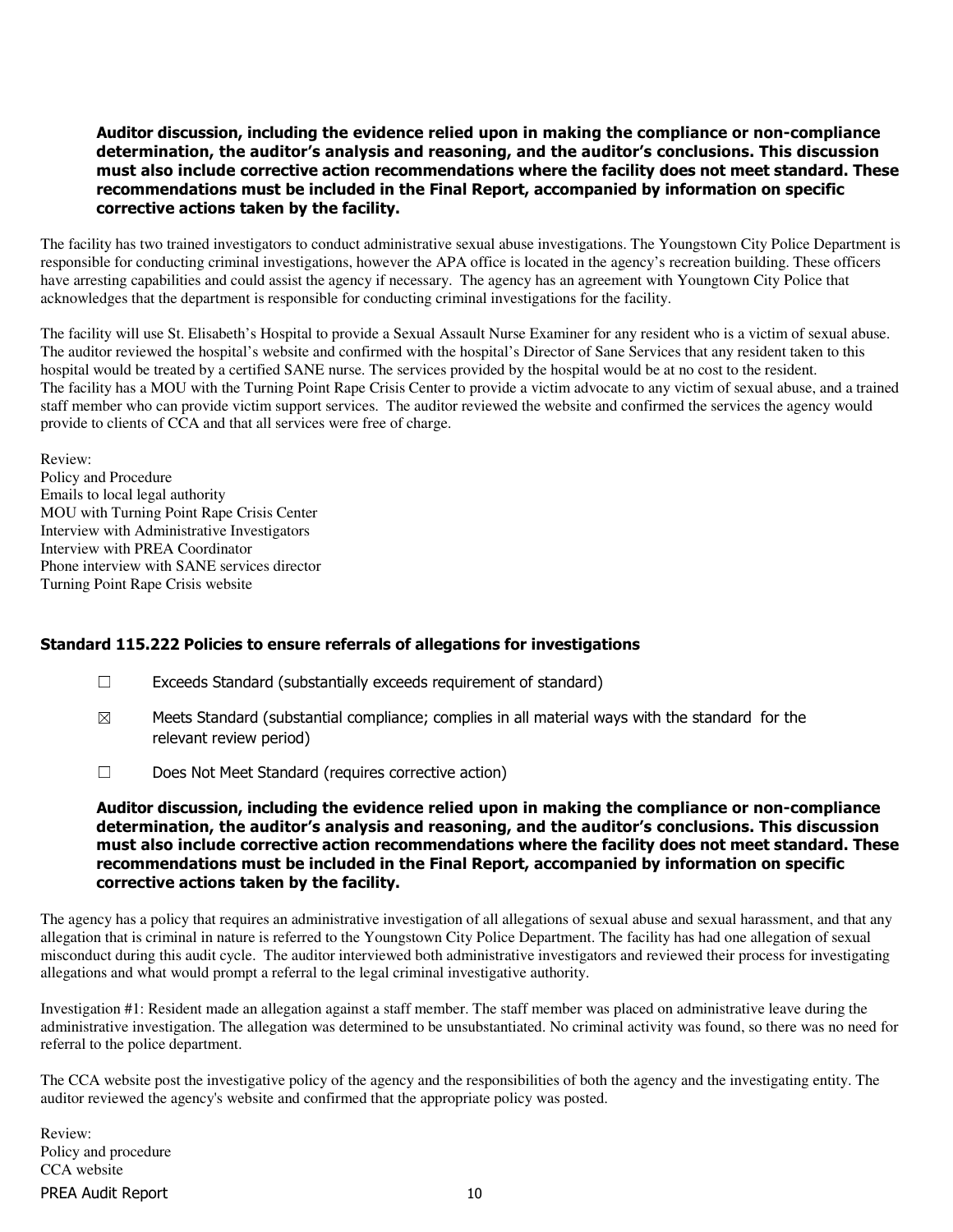Interview with PREA Coordinator Interview with Administrative Investigators

### Standard 115.231 Employee training

- ☐ Exceeds Standard (substantially exceeds requirement of standard)
- $\boxtimes$  Meets Standard (substantial compliance; complies in all material ways with the standard for the relevant review period)
- ☐ Does Not Meet Standard (requires corrective action)

Auditor discussion, including the evidence relied upon in making the compliance or non-compliance determination, the auditor's analysis and reasoning, and the auditor's conclusions. This discussion must also include corrective action recommendations where the facility does not meet standard. These recommendations must be included in the Final Report, accompanied by information on specific corrective actions taken by the facility.

The agency has trained all (1-10 of section 115.231) staff on the PREA required topics. The agency holds monthly trainings which included refreshers and updates to PREA policies and practices to ensure all staff knew the proper way to prevent, detect, report, and respond to any allegations of sexual abuse or sexual harassment that is specific to each facility.

During staff interviews, all staff were able to discuss the various PREA related training they received either at orientation or during one of the monthly training sessions. Staff was well versed on the PREA policies and protocols. Training topics included:

Gender specific training Code of ethics Resident reporting Boundaries PREA compliance for HR operations Investigations First responder duties/coordinated response plan Client rights under the PREA guidelines PREA policies Rights and responsibilities for incidents of sexual abuse, assault, harassment, and retaliation Symptoms of abuse LGBTI populations Community based resources Victim medical/mental health care

In addition to orientation training on PREA topics, employees participate in monthly training which will cover a PREA related topic. The training coordinator in conjunction with the PREA Coordinator ensures that the required PREA topics in standard 115.231 are covered and that each employee signs verification of such training. All training is tracked and a copy is kept in the employees file.

Review: Policy and procedure Training curriculum Training records Interview with PREA Coordinator Interview with Training Coordinator Interview with Facility Director Interview with Residential Specialist Director Interview with random staff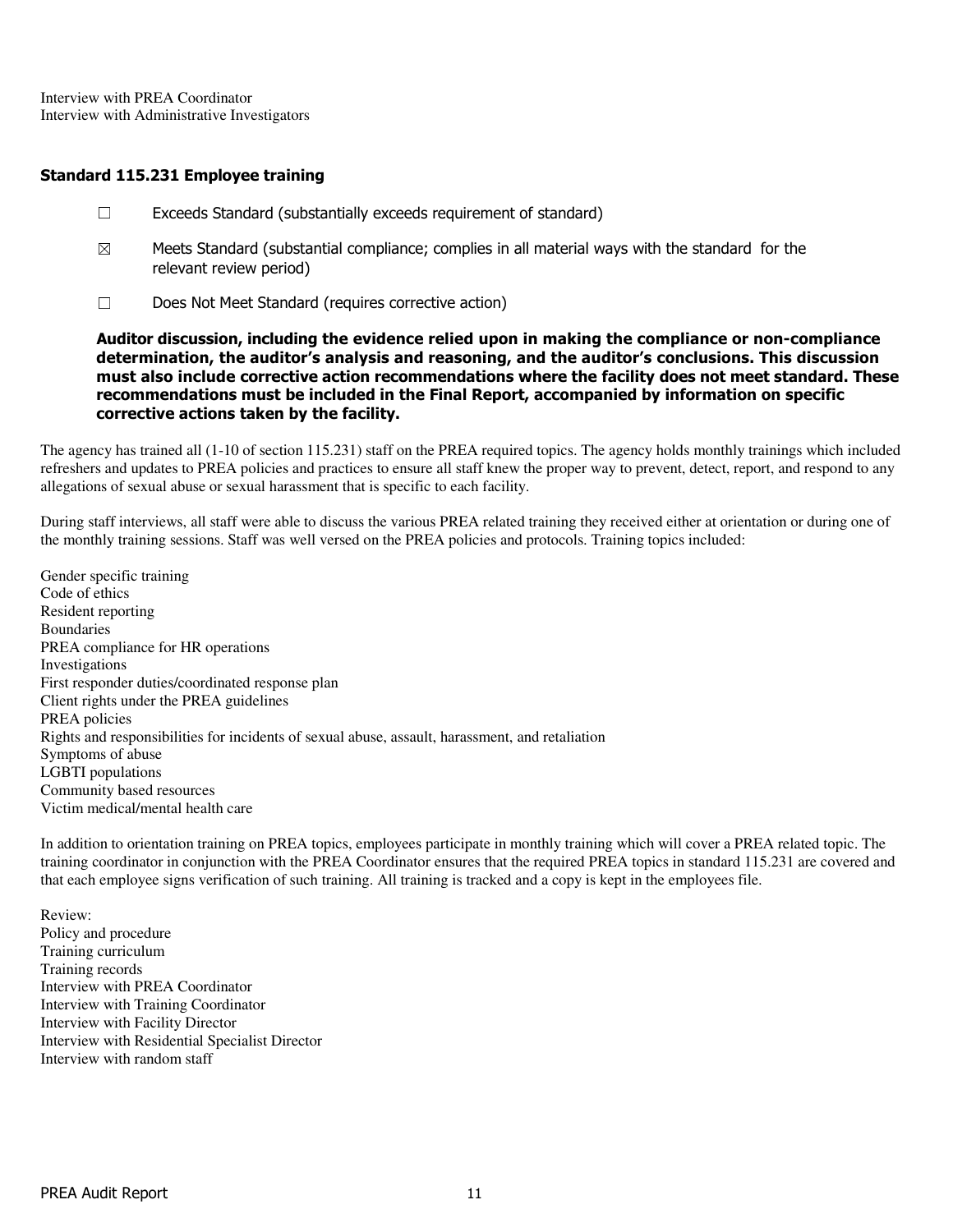# Standard 115.232 Volunteer and contractor training

- ☐ Exceeds Standard (substantially exceeds requirement of standard)
- $\boxtimes$  Meets Standard (substantial compliance; complies in all material ways with the standard for the relevant review period)
- ☐ Does Not Meet Standard (requires corrective action)

Auditor discussion, including the evidence relied upon in making the compliance or non-compliance determination, the auditor's analysis and reasoning, and the auditor's conclusions. This discussion must also include corrective action recommendations where the facility does not meet standard. These recommendations must be included in the Final Report, accompanied by information on specific corrective actions taken by the facility.

The agency requires all contractors and volunteers to participate in training before having contact with clients. The training is conducted by the facility director and includes review of the agency's zero tolerance policy, how to prevent, detect, and respond to allegations of sexual abuse and sexual harassment. All contractors and volunteers are required to sign verification of training.

The auditor reviewed the training material and documentation of completed training from various contractors/volunteers.

Review: Policy and procedure Contract/vendor training Visitor zero tolerance notification Interview with Training Coordinator

# Standard 115.233 Resident education

- ☐ Exceeds Standard (substantially exceeds requirement of standard)
- $\boxtimes$  Meets Standard (substantial compliance; complies in all material ways with the standard for the relevant review period)
- ☐ Does Not Meet Standard (requires corrective action)

Auditor discussion, including the evidence relied upon in making the compliance or non-compliance determination, the auditor's analysis and reasoning, and the auditor's conclusions. This discussion must also include corrective action recommendations where the facility does not meet standard. These recommendations must be included in the Final Report, accompanied by information on specific corrective actions taken by the facility.

All residents receive information at the time of intake about the facility's zero tolerance policy, how to report incidents or suspicions of sexual abuse or sexual harassment, their rights to be free from sexual abuse and sexual harassment, and to be free from retaliation for reporting such incidents. This information is read and reviewed with all residents to ensure each resident understands their rights under the PREA guidelines. If a resident does not understand English or has other disabilities that prevent normal communication, the facility contracts services with other agencies so that each resident can benefit from the facilities efforts to prevent, detect, report, and respond to sexual abuse and sexual harassment (See standard 115.216). Residents sign acknowledgment of receiving this information.

All residents watch a PREA education video during orientation and receive handouts that include ways to report and reporting phone numbers. This information is also on posters located throughout the facility. During this orientation group, the Facility Director or designee ensures that residents understand the services available to them at no cost and the limits to confidentiality.

During resident interviews, all offenders reported receiving the PREA education and information at intake and during orientation group. Residents also indicated that their case managers reviewed ways to keep themselves safe, how to report including anonymously, and the toll free numbers posted near the phones. Postings with PREA related information were located in conspicuous areas throughout the facility.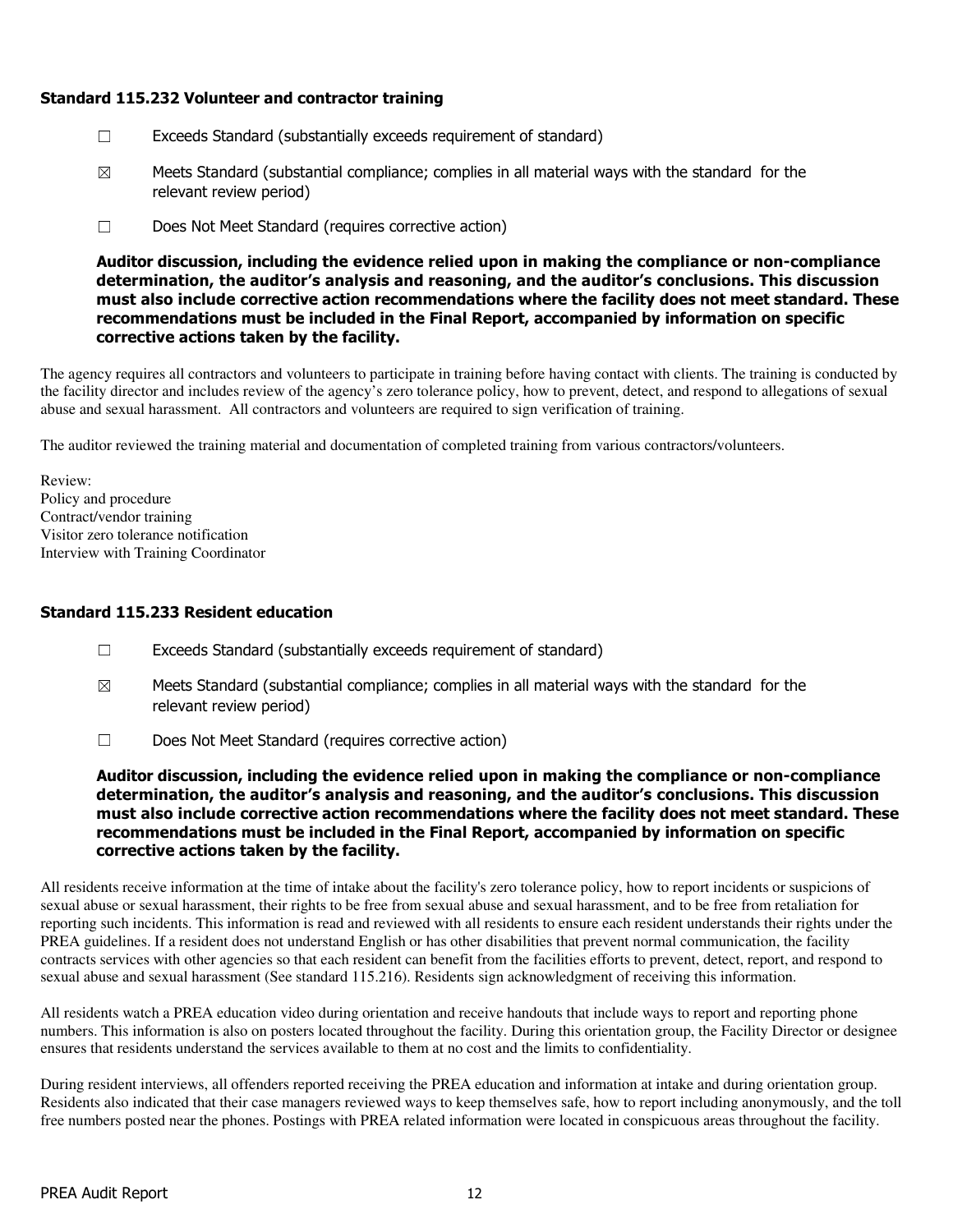Review: Policy and procedure Resident training curriculum PREA postings Facility tour Interview with residents Interview with Facility Director Interview with Residential Services Director

# Standard 115.234 Specialized training: Investigations

- $\Box$  Exceeds Standard (substantially exceeds requirement of standard)
- $\boxtimes$  Meets Standard (substantial compliance; complies in all material ways with the standard for the relevant review period)
- ☐ Does Not Meet Standard (requires corrective action)

Auditor discussion, including the evidence relied upon in making the compliance or non-compliance determination, the auditor's analysis and reasoning, and the auditor's conclusions. This discussion must also include corrective action recommendations where the facility does not meet standard. These recommendations must be included in the Final Report, accompanied by information on specific corrective actions taken by the facility.

The agency has a policy concerning specialized training for PREA administrative investigators. All criminal investigations are referred to the local legal authority for investigation. The agency's Residential Specialist Director as well as the PREA Coordinator have received appropriate training on how to conduct an administrative investigation. The training curriculum was developed by the Moss Group. The training included techniques for interviewing sexual abuse victims, proper use of Miranda and Garity Warnings, evidence collection in a confinement setting, and required evidence to substantiate a case for administrative or criminal investigation referral.

Review: Policy and procedure Administrative Investigator training curriculum Administrative Investigator training certificate Interview with Administrative Investigators

# Standard 115.235 Specialized training: Medical and mental health care

- ☐ Exceeds Standard (substantially exceeds requirement of standard)
- $\boxtimes$  Meets Standard (substantial compliance; complies in all material ways with the standard for the relevant review period)
- ☐ Does Not Meet Standard (requires corrective action)

Auditor discussion, including the evidence relied upon in making the compliance or non-compliance determination, the auditor's analysis and reasoning, and the auditor's conclusions. This discussion must also include corrective action recommendations where the facility does not meet standard. These recommendations must be included in the Final Report, accompanied by information on specific corrective actions taken by the facility.

The facility does not offer onsite medical or mental health treatment. All clients requesting these services would be referred to community resources. Medical services would be provided to clients by St. Elizabeth's Hospital. The hospital is staffed with SAFE and SANE practitioners that offer services free of charge. Mental health or victim advocate services would be provided by the Turning Point Rape Crisis Center.

St. Elizabeth's Hospital has collaborated with the Red Cross Rape Crisis Center and together the agencies have comprehensive education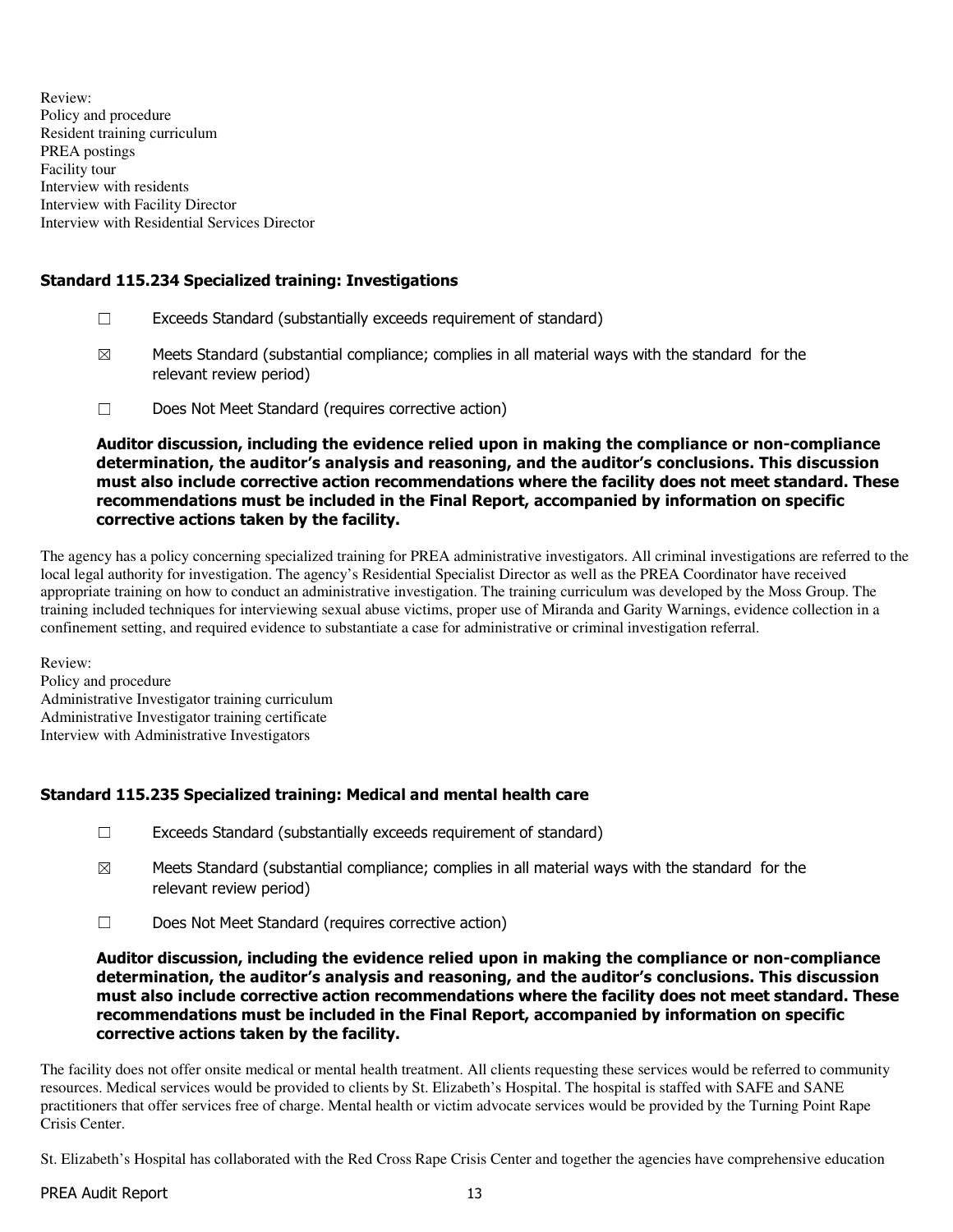and training deal with victims of sexual abuse or assault.

Review: Policy and procedure Interview with SANE Services Director Interview with PREA Coordinator

### Standard 115.241 Screening for risk of victimization and abusiveness

- ☐ Exceeds Standard (substantially exceeds requirement of standard)
- $\boxtimes$  Meets Standard (substantial compliance; complies in all material ways with the standard for the relevant review period)
- ☐ Does Not Meet Standard (requires corrective action)

Auditor discussion, including the evidence relied upon in making the compliance or non-compliance determination, the auditor's analysis and reasoning, and the auditor's conclusions. This discussion must also include corrective action recommendations where the facility does not meet standard. These recommendations must be included in the Final Report, accompanied by information on specific corrective actions taken by the facility.

All residents are screened for risk of vulnerability or abusiveness at intake. The screening tool used includes all required criteria to accurately assess the resident's risk. The PREA screening form is stored in the resident's file and only approved staff have access to the information. Case Management staff will complete the initial assessment with the resident during intake and will complete a re-screen anytime any additional, relevant information is received, a referral, request, or incident of sexual abuse occurs or if the client was assessed as highly abusive or highly vulnerable at intake. The policy does not allow a resident to be disciplined for refusing to answer or for not disclosing complete information in response to questions on the resident's mental health, sexuality, or previous victimization.

All staff are training on how to complete the screening tool appropriately. An interview with staff confirmed his training on completing the form appropriately and the steps to take should a resident be classified as highly abusive, abusive, highly susceptible, or susceptible.

During the interview, the auditor discovered that staff was not doing an "affirmative check" to ensure no rescreening was necessary. The staff were also asking the resident if he is perceived by others as being LGBTI.

The Facility Director reviews initial assessments and completes a quality assurance check to ensure residents are classified appropriately. Any necessary re-assessments are also reviewed for quality assurance purposes.

### CORRECTIVE ACTION:

The facility needs to conduct an affirmative check on all screens that proves no new information was received. See FAQ for this standard stated June 20, 2014. In the second paragraph of the answer portion, it clarifies that an affirmative assessment is needed within the set period of time, but no longer than 30 days after intake. And the fourth paragraph states that an affirmative assessment requires at a minimum, that the screening staff consult available resources and to **document** such review, if after consulting all relevant sources, no new relevant information has become available, then a reassessment is not necessary and documented as such.

#### FACILITY RESPONSE:

The facility has developed a rescreen assessment form which all residents will receive at the 14-30 day mark. The initial and rescreen form have been updated to ensure that the perception of the resident's LGBTI status is based on the screener and not the resident.

Review: Policy and procedure Initial PREA assessment screen Interview with Facility Director Interview with residents Interview with case managers \*New initial screening form \*New rescreen form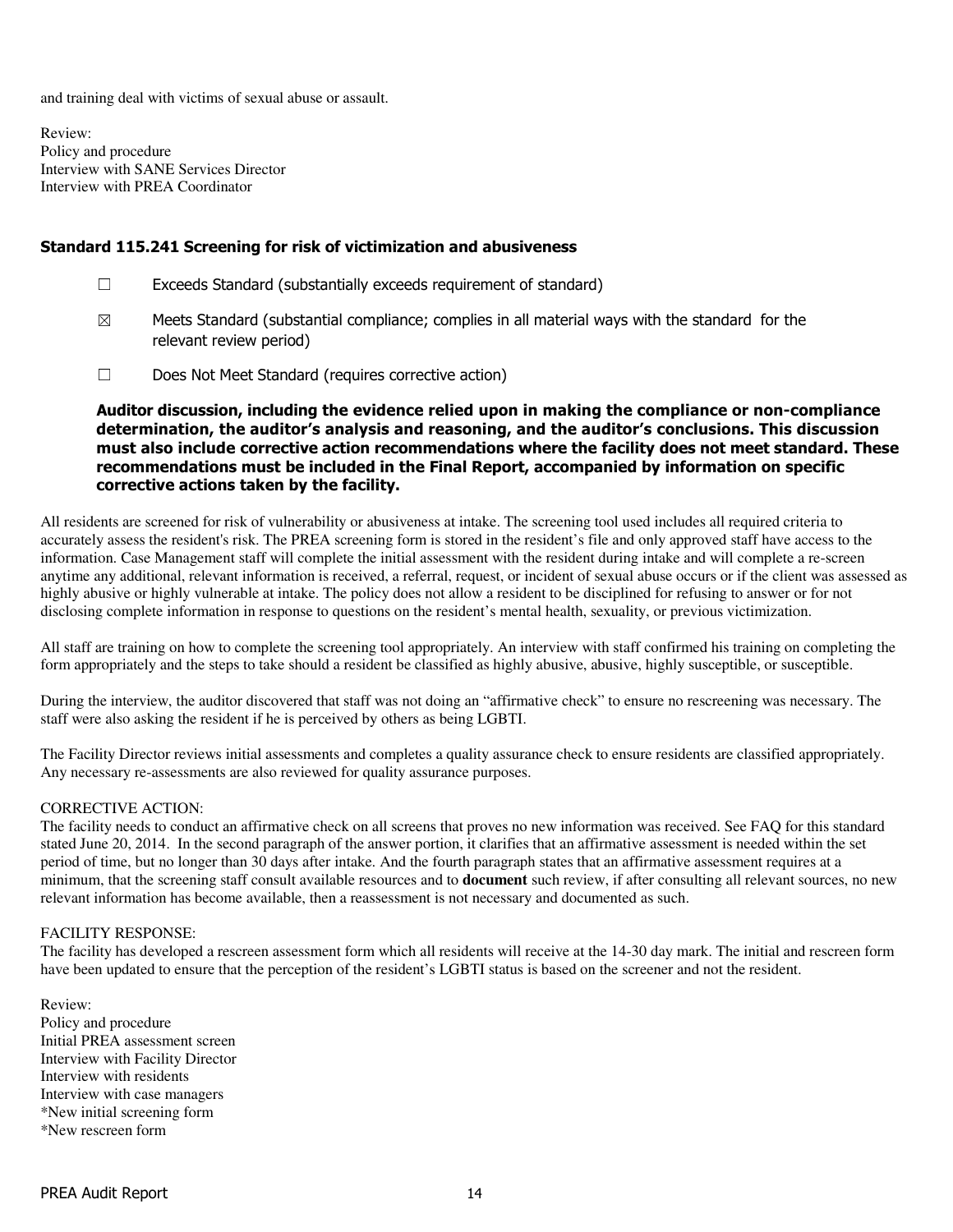### Standard 115.242 Use of screening information

- ☐ Exceeds Standard (substantially exceeds requirement of standard)
- $\boxtimes$  Meets Standard (substantial compliance; complies in all material ways with the standard for the relevant review period)
- ☐ Does Not Meet Standard (requires corrective action)

Auditor discussion, including the evidence relied upon in making the compliance or non-compliance determination, the auditor's analysis and reasoning, and the auditor's conclusions. This discussion must also include corrective action recommendations where the facility does not meet standard. These recommendations must be included in the Final Report, accompanied by information on specific corrective actions taken by the facility.

All residents receive a classification based upon their PREA screening information. Classifications include: none, potentially vulnerable or potentially abusive. A resident's classification will be documented but no staff member will be able to see the screening form or answers. Any resident who is classified as potentially vulnerable or potentially abusive will be housed in a designated dorm with a bed that is easily viewable by staff.

All residents with a classification have it addressed on their individual program plan. These residents work with their case worker to work on the issues underlining their classification and residents can also be referred to outside counseling if necessary.

The facility has not housed any transgender or intersex resident but does have a plan to house such residents safely which include opportunities to shower separately and make housing and program assignments with a transgender or intersex resident's own views taken into consideration.

The auditor and facility management discussed the facility's plan to house residents that are highly vulnerable, highly abusive, or transgender/intersex. The facility was able to describe specific bed placement, group separation, ability to shower separately, and the new protocol on safely housing transgender/intersex residents as ways to ensure the safety of each resident.

Review: Policy and procedure Facility tour Initial PREA assessment screening Individual case plan Staffing plan Interview with Case Managers Interview with Resident Supervisors Interview with PREA Coordinator

# Standard 115.251 Resident reporting

- $\Box$  Exceeds Standard (substantially exceeds requirement of standard)
- $\boxtimes$  Meets Standard (substantial compliance; complies in all material ways with the standard for the relevant review period)
- ☐ Does Not Meet Standard (requires corrective action)

Auditor discussion, including the evidence relied upon in making the compliance or non-compliance determination, the auditor's analysis and reasoning, and the auditor's conclusions. This discussion must also include corrective action recommendations where the facility does not meet standard. These recommendations must be included in the Final Report, accompanied by information on specific corrective actions taken by the facility.

PREA Audit Report 15 Residents at CCF have multiple ways of reporting sexual abuse. Posters throughout the facility indicate how residents can report as well as how to report to an outside agency. Interviews with the residents indicate that they are aware of all means of reporting and that they could report anonymously. They received the information at intake, during orientation training, and in case manager meetings.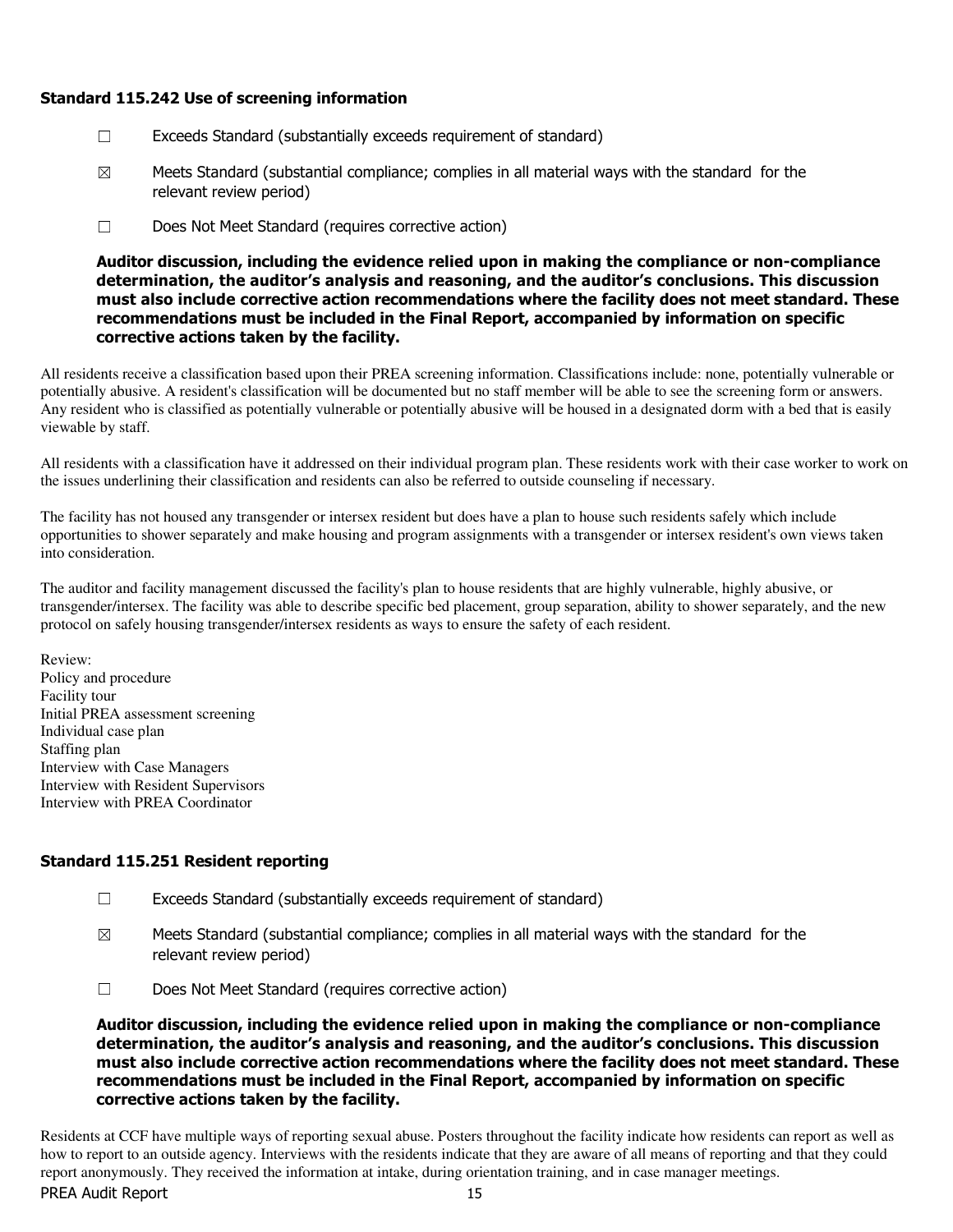The facility has public pay phones with the reporting numbers unblocked to allow free calls to the reporting entities.

All residents received information at intake and in their handbooks regarding PREA reporting. Staff received information on how to privately report during staff training.

Review: Policy and procedure PREA postings PREA brochure Facility tour Interview with Program Administrator Interview with Facility Director Interview with residents

# Standard 115.252 Exhaustion of administrative remedies

- ☐ Exceeds Standard (substantially exceeds requirement of standard)
- $\Box$  Meets Standard (substantial compliance; complies in all material ways with the standard for the relevant review period)
- ☐ Does Not Meet Standard (requires corrective action)

Auditor discussion, including the evidence relied upon in making the compliance or non-compliance determination, the auditor's analysis and reasoning, and the auditor's conclusions. This discussion must also include corrective action recommendations where the facility does not meet standard. These recommendations must be included in the Final Report, accompanied by information on specific corrective actions taken by the facility.

N/A: The PREA Coordinator states that the agency does not use its grievance system to investigate PREA allegations. Any resident who uses a grievance form to report an allegation will have the form removed from the grievance process and it will be handled like any other reporting method.

# Standard 115.253 Resident access to outside confidential support services

- ☐ Exceeds Standard (substantially exceeds requirement of standard)
- $\boxtimes$  Meets Standard (substantial compliance; complies in all material ways with the standard for the relevant review period)
- ☐ Does Not Meet Standard (requires corrective action)

Auditor discussion, including the evidence relied upon in making the compliance or non-compliance determination, the auditor's analysis and reasoning, and the auditor's conclusions. This discussion must also include corrective action recommendations where the facility does not meet standard. These recommendations must be included in the Final Report, accompanied by information on specific corrective actions taken by the facility.

The facility has a MOU with Turning Point Rape Crisis Center to provide emotional support and advocate services to any resident who is a victim of sexual abuse. The facility provides the phone number of this agency to residents as wells as train them during orientation of the limitations to confidentiality and mandatory reporting.

Interviewed residents verified that they received this information and that the information is available on posters located throughout the facility.

The auditor took note of the information on posters located throughout the facility and ensured that the posting contained all the accurate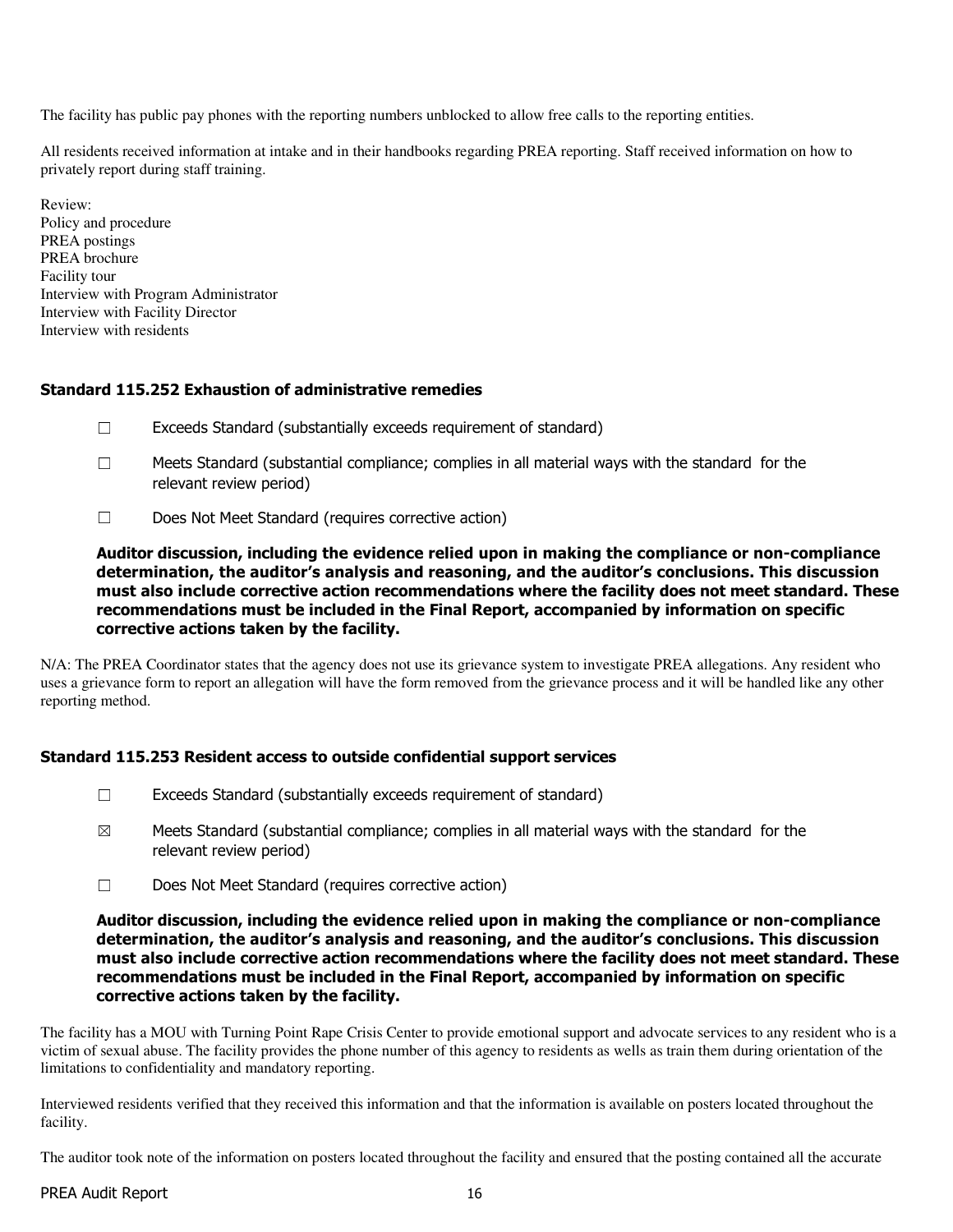information. A review of the MOU was also completed.

The auditor reviewed Turning Point Rape Crisis Center's website about the services available to any resident who may need emotional support after an incident of sexual assault/abuse. The services provided by the crisis center included support while in the hospital, during any investigation/questioning, court appearances, and any on-going counseling needs.

The facility had not needed these services during this audit cycle.

#### CORRECTIVE ACTION:

The agency does not put the address of the outside emotional supportive agency on the postings. The standard requires that the address be included in the information available to the residents.

#### FACILITY RESPONSE:

The agency has updated information given to the residents concerning outside emotional support agencies. This information now includes the address for Compass Family and Community Services. The agency has also included the address and email address of other agencies that the residents can report sexual abuse or sexual harassment.

Review: Policy and procedure MOU Turning Point (Compass) Rape Crisis Center Interview with Victim Advocate Interview with PREA Coordinator Interview with Emotional Support staff \*Update resident information form containing the address of emotional support agency

### Standard 115.254 Third-party reporting

- $\Box$  Exceeds Standard (substantially exceeds requirement of standard)
- $\boxtimes$  Meets Standard (substantial compliance; complies in all material ways with the standard for the relevant review period)
- ☐ Does Not Meet Standard (requires corrective action)

### Auditor discussion, including the evidence relied upon in making the compliance or non-compliance determination, the auditor's analysis and reasoning, and the auditor's conclusions. This discussion must also include corrective action recommendations where the facility does not meet standard. These recommendations must be included in the Final Report, accompanied by information on specific corrective actions taken by the facility.

The agency has posted on its website ways that anyone can report sexual abuse or sexual harassment on behalf of a resident. Residents are also educated that they can report to family members who can then make a third party report.

The facility has not had a third party report.

### CORRECTIVE ACTION:

The facility has a visitation facility that does not have a posting of the reporting options available to them to report sexual abuse or sexual harassment on behalf of a resident.

### FACILITY ACTION:

The facility has added a poster in the lobby of the visitation area that includes information on how a person could make a third party report.

Review: Policy and procedure CCA website PREA postings Facility tour Interviews with random residents \*New Visitation Room PREA Poster

### PREA Audit Report 17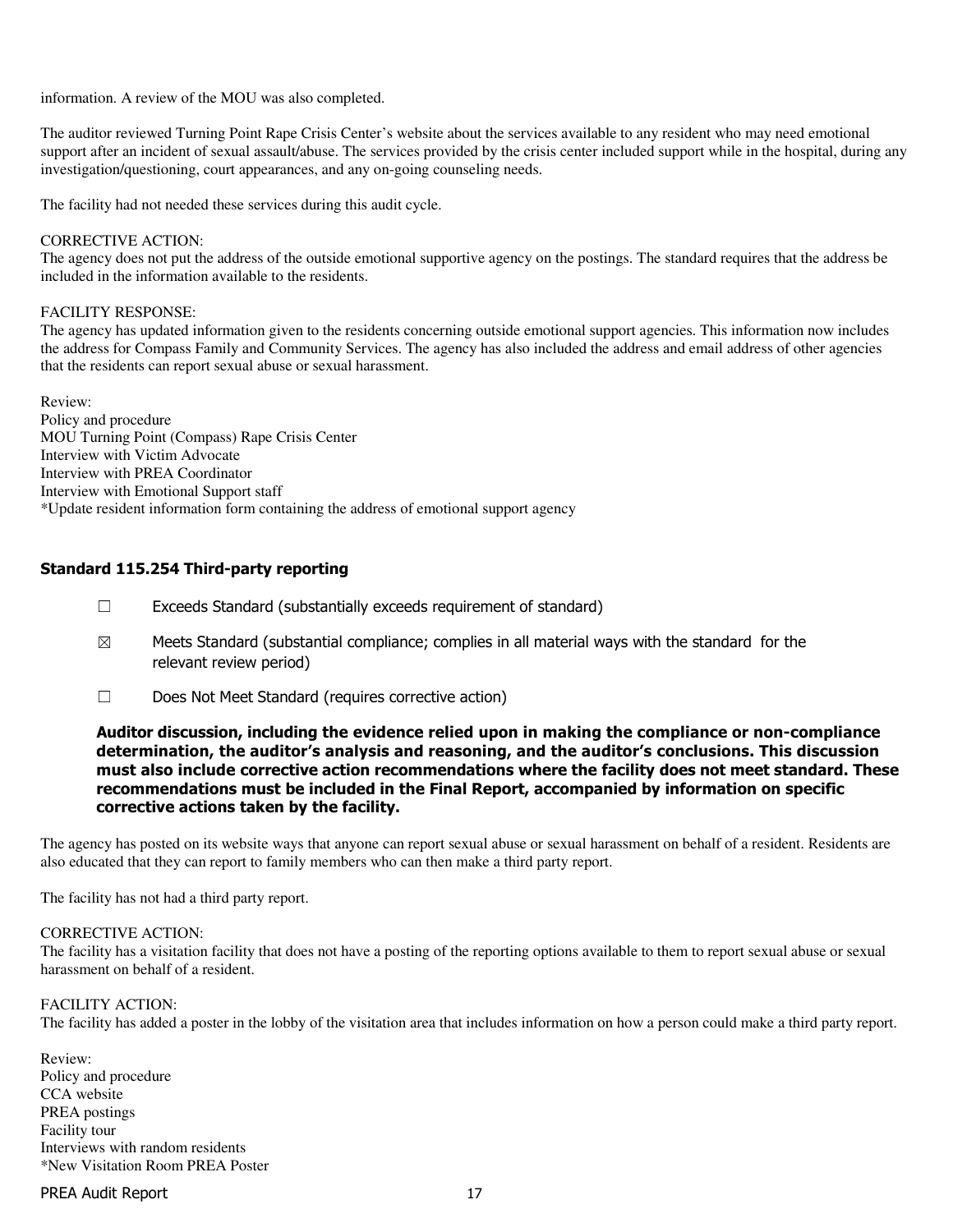# Standard 115.261 Staff and agency reporting duties

- ☐ Exceeds Standard (substantially exceeds requirement of standard)
- $\boxtimes$  Meets Standard (substantial compliance; complies in all material ways with the standard for the relevant review period)
- ☐ Does Not Meet Standard (requires corrective action)

Auditor discussion, including the evidence relied upon in making the compliance or non-compliance determination, the auditor's analysis and reasoning, and the auditor's conclusions. This discussion must also include corrective action recommendations where the facility does not meet standard. These recommendations must be included in the Final Report, accompanied by information on specific corrective actions taken by the facility.

CCA, Inc. policy requires all employees to immediately report any knowledge, suspicion, or information regarding an incident of sexual abuse or sexual harassment including third party and anonymous reports. Apart from the employee's supervisor, no one shall reveal any information related to a sexual abuse report to anyone other than to the extent necessary to make treatment, investigation, and other security and management decisions. All allegations of sexual abuse or sexual harassment are reported to the facility's investigators.

The auditor interviewed all required specialized staff and several random staff members. All staff members indicated that they were given and understand the agency's policy on reporting PREA incidents and were trained on the appropriate way to document a report and to whom they should report an allegation. Staff indicated they understood that they are required to report their own suspicions, or information regarding sexual abuse, sexual harassment, or retaliation.

All staff members with a duty to report based on local law and medical and mental health practitioners are required to inform residents of their status and the limitation of confidentiality at the initiation of services. Interviews with staff members who have a duty to report indicated that they understood their duty to inform residents before providing services.

The facility does not admit residents under the age of 18. The State of Ohio does not require institutions or facilities licensed by the state or facilities in which a person resides as a result of voluntary, civil, or criminal commitment to report to adult protective services (Chapter 5101:2-20 and 5101:2-20-01).

Review: Policy and procedure Ohio revised code Interview with random staff Interview with Residential Services Director Interview with Facility Director

# Standard 115.262 Agency protection duties

- ☐ Exceeds Standard (substantially exceeds requirement of standard)
- $\boxtimes$  Meets Standard (substantial compliance; complies in all material ways with the standard for the relevant review period)
- ☐ Does Not Meet Standard (requires corrective action)

Auditor discussion, including the evidence relied upon in making the compliance or non-compliance determination, the auditor's analysis and reasoning, and the auditor's conclusions. This discussion must also include corrective action recommendations where the facility does not meet standard. These recommendations must be included in the Final Report, accompanied by information on specific corrective actions taken by the facility.

PREA Audit Report 18 CCF has several rooms within the facility and two separate housing units. This allows the facility to move either the alleged victim or the alleged abuser to another dorm or side of the building during or after an investigation. The agency also has several facilities in the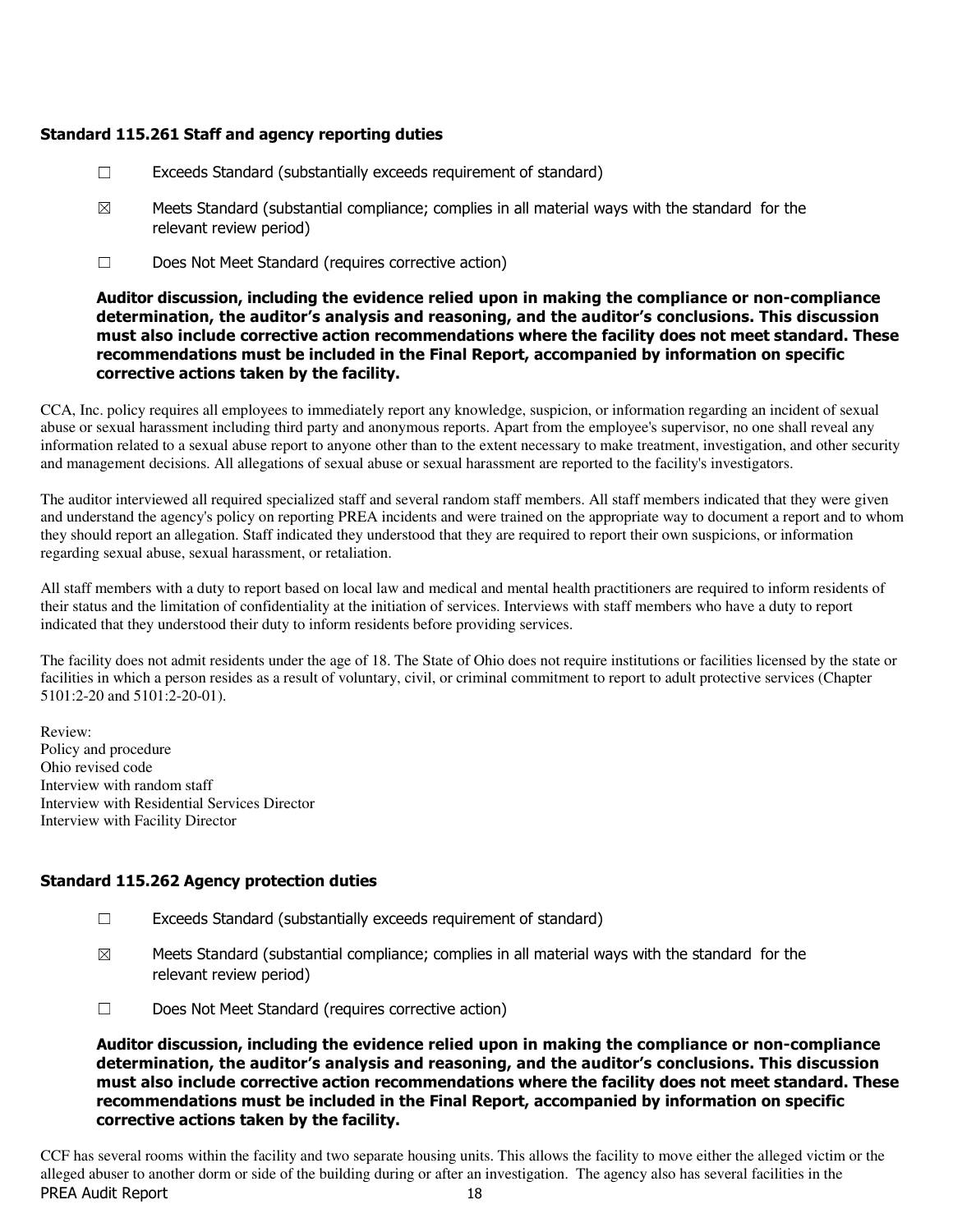Youngstown area that a resident can be moved during an investigation. During the interview process, it was very clear that the safety and security of all residents is their primary concern.

An interview with the PREA Coordinator and Agency Investigators describe the process on how they determine if an alleged victim or abuse should be moved to another facility in order to protect the victim from imminent abuse. The practice is to place a staff member on administrative leave or place in another facility (if possible) if they are accused of sexual harassment or sexual abuse during the investigation. The staff member is to have no contact with the facility or other staff member until a determination has been made. If another resident is the alleged abuser, the abuser and victim will be separated either by dorm or facility until a determination has been made.

The facility has placed a staff member on administrative leave due to an allegation of sexual abuse or sexual harassment during this audit cycle.

Review: Policy and procedure Employee personnel record Interview with PREA Coordinator Interview with CEO Investigation report

# Standard 115.263 Reporting to other confinement facilities

- $\Box$  Exceeds Standard (substantially exceeds requirement of standard)
- $\boxtimes$  Meets Standard (substantial compliance; complies in all material ways with the standard for the relevant review period)
- ☐ Does Not Meet Standard (requires corrective action)

Auditor discussion, including the evidence relied upon in making the compliance or non-compliance determination, the auditor's analysis and reasoning, and the auditor's conclusions. This discussion must also include corrective action recommendations where the facility does not meet standard. These recommendations must be included in the Final Report, accompanied by information on specific corrective actions taken by the facility.

Upon receiving an allegation that a client was sexually abused while confined at another corrections facility, the Facility Director shall notify in writing the head of the facility or appropriate central office of the agency where the alleged abuse occurred and notify the agency PREA Coordinator. The policy requires notification within 72 hours.

Interviews with the Agency's PREA Coordinator and the facility's Director confirmed this practice.

The facility has not received any allegation that they had to make a report to another agency, nor have they received an allegation from another agency concerning a prior client.

Review: Policy and procedure Interview with Facility Director Interview with PREA Coordinator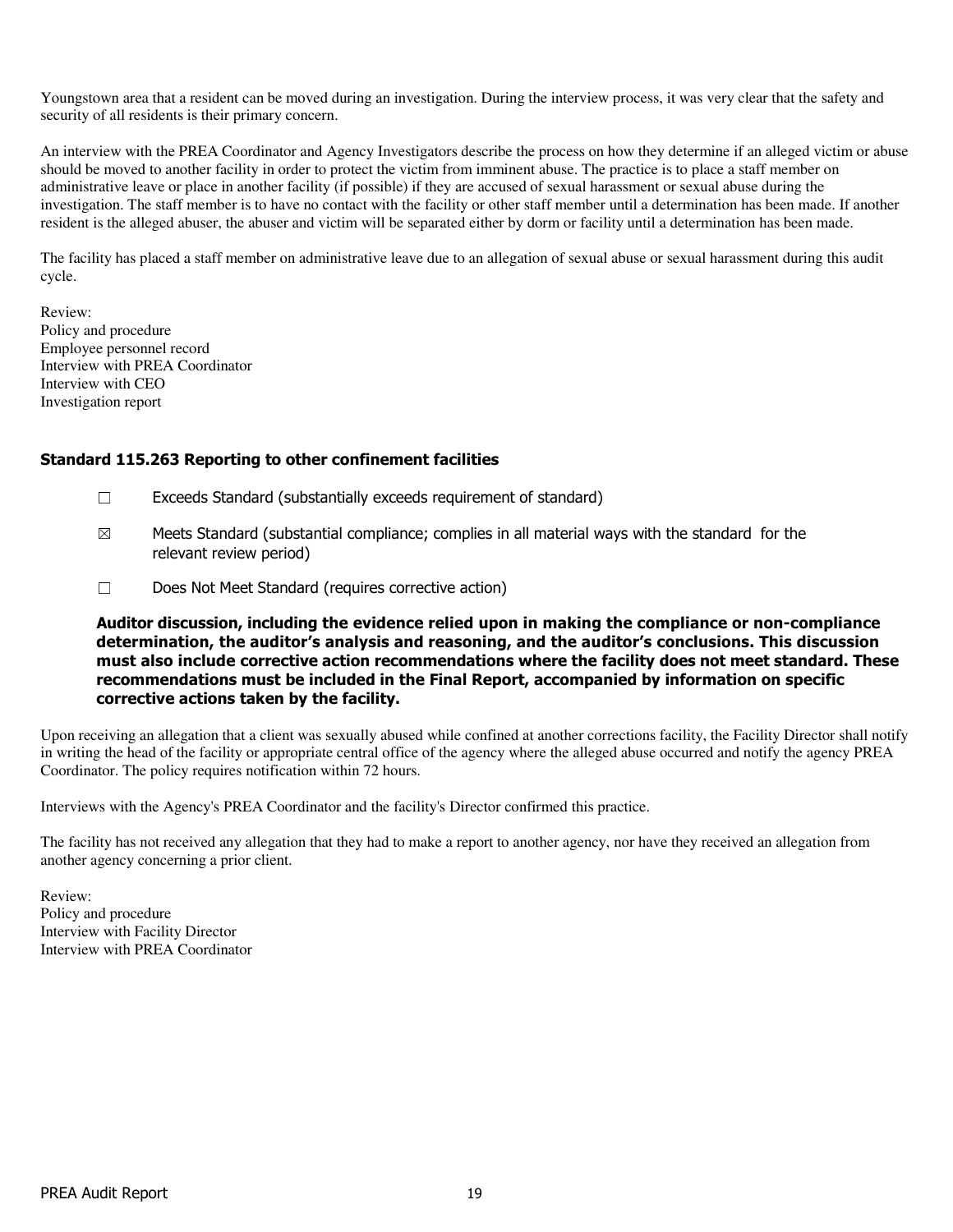### Standard 115.264 Staff first responder duties

- ☐ Exceeds Standard (substantially exceeds requirement of standard)
- $\boxtimes$  Meets Standard (substantial compliance; complies in all material ways with the standard for the relevant review period)
- ☐ Does Not Meet Standard (requires corrective action)

Auditor discussion, including the evidence relied upon in making the compliance or non-compliance determination, the auditor's analysis and reasoning, and the auditor's conclusions. This discussion must also include corrective action recommendations where the facility does not meet standard. These recommendations must be included in the Final Report, accompanied by information on specific corrective actions taken by the facility.

CCA has a policy outlining first responder duties for any allegation of sexual abuse. The policy contains instructions for how to separate the abuser and victim, protect and preserve evidence until it can be collected by appropriate authorities, does not allow the abuse to destroy evidence, request that the victim does not destroy any evidence, and enacting the PREA coordinated response plan. All staff are trained on first responder duties (security and non-security staff).

Interviews of security and program staff indicate that staff know the appropriate steps to take to preserve and protect evidence and support the victim. All staff seemed comfortable with the first responder duties and confident that they would respond appropriately based upon their training.

Each security post has a posting of the first responder duties and coordinated response plan.

The facility has not had to use first responder training for any allegation of sexual abuse.

Review: Policy and procedure Coordinated response plan/first responder duties posting Training records Interviews with random staff

# Standard 115.265 Coordinated response

- ☐ Exceeds Standard (substantially exceeds requirement of standard)
- $\boxtimes$  Meets Standard (substantial compliance; complies in all material ways with the standard for the relevant review period)
- ☐ Does Not Meet Standard (requires corrective action)

### Auditor discussion, including the evidence relied upon in making the compliance or non-compliance determination, the auditor's analysis and reasoning, and the auditor's conclusions. This discussion must also include corrective action recommendations where the facility does not meet standard. These recommendations must be included in the Final Report, accompanied by information on specific corrective actions taken by the facility.

CCA has an appropriate written coordinated response plan to respond to any incident of sexual abuse. The plan includes the steps to take for first responders, medical and mental health practitioners, investigators, and facility leadership. All staff is trained on the plan and this was confirmed through interviews with security and program staff.

While on the tour, the auditor noted that the written coordinated plan is posted at the security post in the facility. The posting is within a flip chart which is highly visible and clearly marked.

PREA Audit Report 20 During staff interviews, staff knew and could articulate the coordinated response plan. All staff knew the entire plan and did not differentiate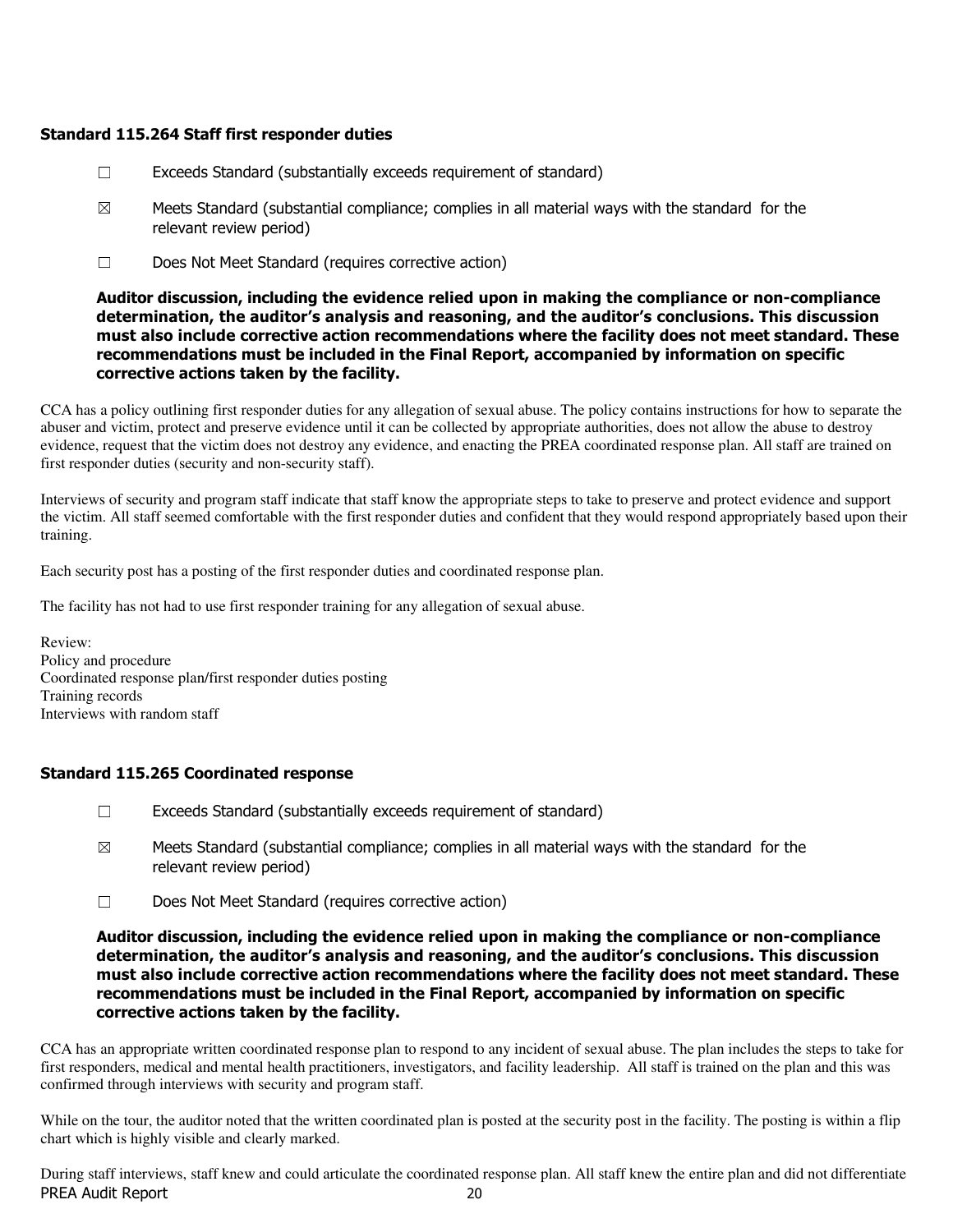between security and non-security tasks. Staff was able to disclose the location of the plan and discussed how they practice using the plan in various scenarios during training.

Review: Policy and procedure Coordinated response plan/first responder duties posting Interview with random staff

# Standard 115.266 Preservation of ability to protect residents from contact with abusers

- $\Box$  Exceeds Standard (substantially exceeds requirement of standard)
- $\Box$  Meets Standard (substantial compliance; complies in all material ways with the standard for the relevant review period)
- ☐ Does Not Meet Standard (requires corrective action)

Auditor discussion, including the evidence relied upon in making the compliance or non-compliance determination, the auditor's analysis and reasoning, and the auditor's conclusions. This discussion must also include corrective action recommendations where the facility does not meet standard. These recommendations must be included in the Final Report, accompanied by information on specific corrective actions taken by the facility.

N/A: The PREA Coordinator indicates that the facility is not under any collective bargaining agreements – a non-union agency.

# Standard 115.267 Agency protection against retaliation

- $\Box$  Exceeds Standard (substantially exceeds requirement of standard)
- $\boxtimes$  Meets Standard (substantial compliance; complies in all material ways with the standard for the relevant review period)
- ☐ Does Not Meet Standard (requires corrective action)

Auditor discussion, including the evidence relied upon in making the compliance or non-compliance determination, the auditor's analysis and reasoning, and the auditor's conclusions. This discussion must also include corrective action recommendations where the facility does not meet standard. These recommendations must be included in the Final Report, accompanied by information on specific corrective actions taken by the facility.

The agency has a policy to protect all residents and staff who report sexual abuse or sexual harassment or cooperate with sexual abuse or sexual harassment investigations from retaliation. The facility has assigned the Facility Director or supervisory designee as the staff responsible for monitoring against retaliation for at least 90 days. The client would be placed on special surveillance and would have increased checks by security staff. In the case of resident victims, a status check is completed by the facility's emotional support person.

The facility has the ability to move victim, offender, or employees in order to protect against retaliation. The facility has not had to move an abuser, victim, or employee during this audit cycle in order to protect from retaliation.

Interviews with the agency's PREA Coordinator, the Facility Director, and the Residential Service Director confirmed the monitoring process. The auditor reviewed the form that is to be completed for status checks and the team would review the status reviews to determine if an extension in monitoring is necessary.

Staff verified during interviews that their PREA training includes how to detect and protect others from retaliation, and that they have a right to be free from retaliation when reporting or cooperating in an investigation. Residents also verified that they have received information on their right to be free from retaliation.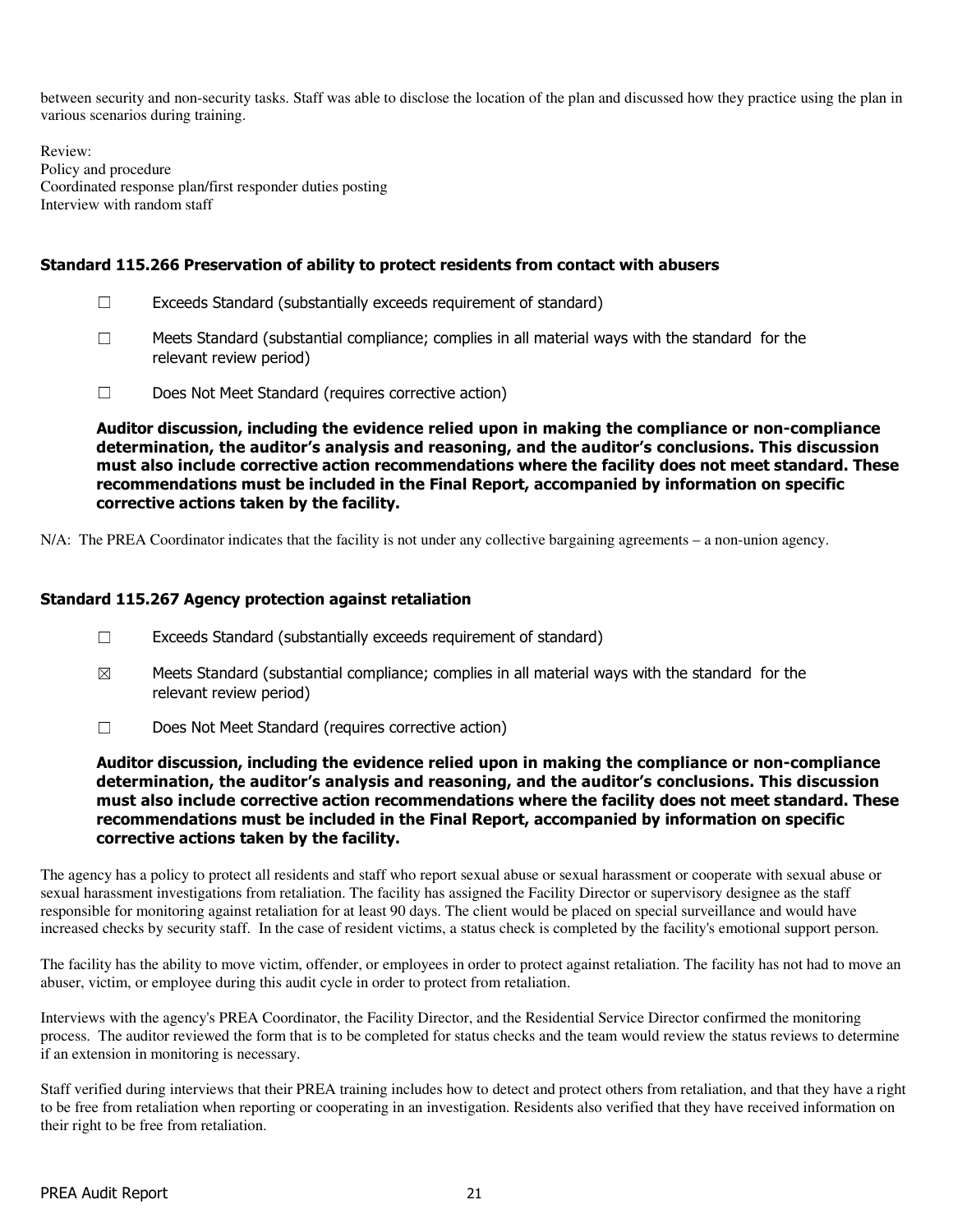Review: Policy and procedure Training records Interview with Facility Director Interview with Residential Services Director Interview with PREA Coordinator Interview with random staff Interview with random residents

# Standard 115.271 Criminal and administrative agency investigations

- ☐ Exceeds Standard (substantially exceeds requirement of standard)
- $\boxtimes$  Meets Standard (substantial compliance; complies in all material ways with the standard for the relevant review period)
- ☐ Does Not Meet Standard (requires corrective action)

Auditor discussion, including the evidence relied upon in making the compliance or non-compliance determination, the auditor's analysis and reasoning, and the auditor's conclusions. This discussion must also include corrective action recommendations where the facility does not meet standard. These recommendations must be included in the Final Report, accompanied by information on specific corrective actions taken by the facility.

All allegations of sexual abuse or sexual harassment including third party and anonymous reports are administratively investigated by 2 trained investigators and any report that appears criminal in nature are referred to the Youngstown City Police Department who has the legal authority to conduct a criminal investigation.

During this audit cycle, the facility has administratively investigated one allegation of staff sexual misconduct.

Investigation #1: Resident made an allegation against a staff member. The staff member was placed on administrative leave during the administrative investigation. The allegation was determined to be unsubstantiated. No criminal activity was found, so there was no need for referral to the police department.

Both the agency investigators were interviewed and walked through their process of investigating any PREA related complaint and how this information is used determine whether an allegation is substantiated, unsubstantiated, or unfounded. The investigators collect all relevant information (interviews with staff, victim, witness, and the abuser; review any surveillance information, and make note of any facility issue that could have aided in the allegation). The PREA Coordinator determines the outcome of the investigation.

The investigators written report includes whether staff actions or failures to act contribute to the abuse and a description of the physical and testimonial evidence, the reasoning behind credibility assessments, and investigative facts and findings.

Both investigators will work with the local police department and remain informed about the progress of any referred allegation.

The investigators maintain all records from all allegations for as long as the abuser is incarcerated or employed by the agency, plus five years.

Review: Policy and Procedure Interview with Administrative Investigators Investigation report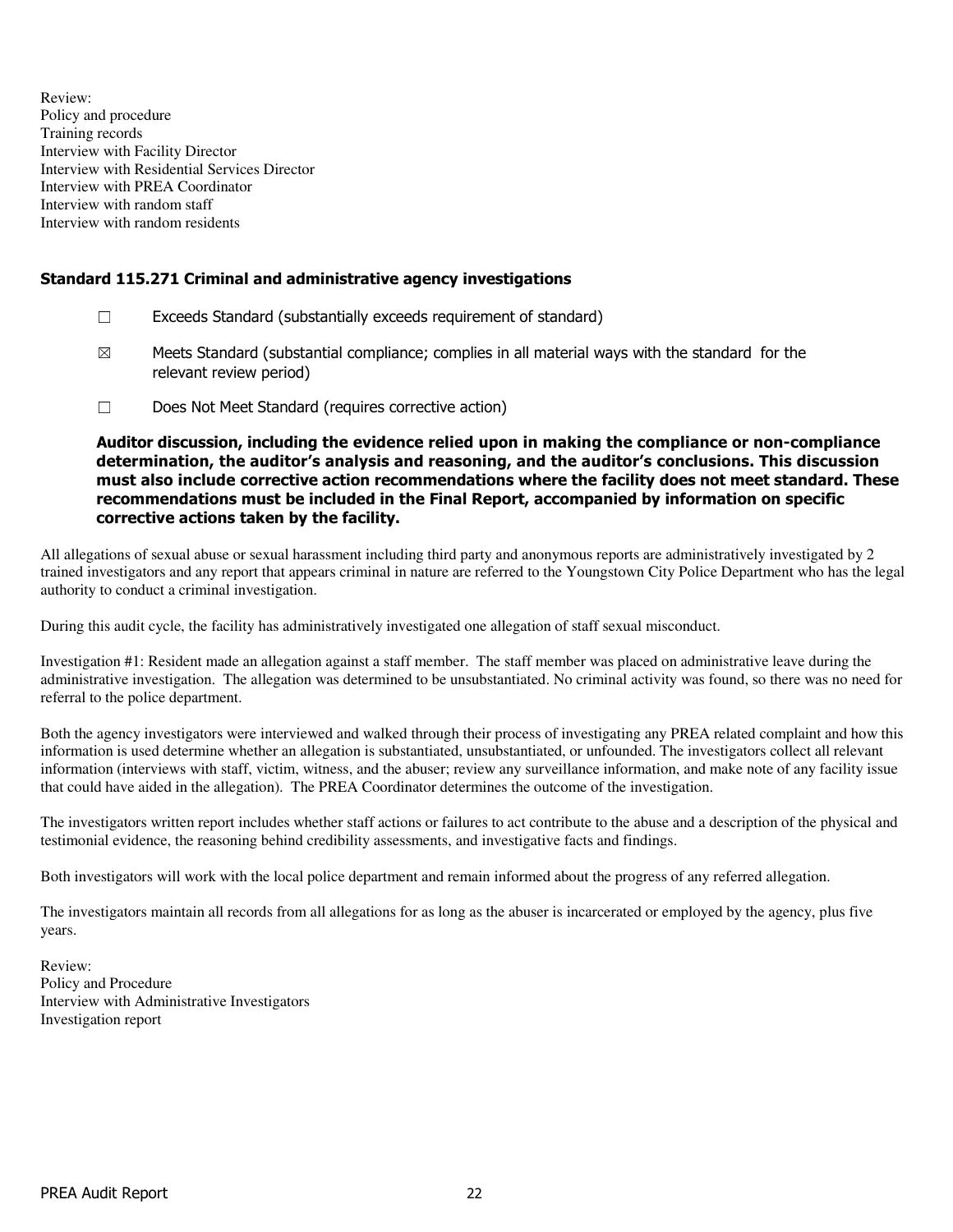# Standard 115.272 Evidentiary standard for administrative investigations

- $\Box$  Exceeds Standard (substantially exceeds requirement of standard)
- $\boxtimes$  Meets Standard (substantial compliance; complies in all material ways with the standard for the relevant review period)
- ☐ Does Not Meet Standard (requires corrective action)

Auditor discussion, including the evidence relied upon in making the compliance or non-compliance determination, the auditor's analysis and reasoning, and the auditor's conclusions. This discussion must also include corrective action recommendations where the facility does not meet standard. These recommendations must be included in the Final Report, accompanied by information on specific corrective actions taken by the facility.

By agency policy and confirmed by investigators and PREA Coordinator interviews, the agency imposes a standard of preponderance of evidence or 51% to substantiate an allegation of sexual abuse or sexual harassment.

Review: Policy and Procedure Interview with Administrative Investigators Interview with PREA Coordinator

# Standard 115.273 Reporting to residents

- $\Box$  Exceeds Standard (substantially exceeds requirement of standard)
- $\boxtimes$  Meets Standard (substantial compliance; complies in all material ways with the standard for the relevant review period)
- ☐ Does Not Meet Standard (requires corrective action)

Auditor discussion, including the evidence relied upon in making the compliance or non-compliance determination, the auditor's analysis and reasoning, and the auditor's conclusions. This discussion must also include corrective action recommendations where the facility does not meet standard. These recommendations must be included in the Final Report, accompanied by information on specific corrective actions taken by the facility.

The Facility Director or PREA Coordinator is responsible for informing a resident who alleges sexual abuse the outcome of the investigation. The facility requested information from the legal authority if the investigation is criminal in nature to inform the alleged victim of the outcome of an investigation.

The notice includes whether the abuser, if a staff member, is no longer posted in the client's unit; no longer employed at the facility; has been indicted on a charge related to the sexual abuse within the facility; or has been convicted on a charge related to sexual abuse within the facility. The notice includes whether the abuser, if another resident, has been indicted on a charge related to sexual abuse within the facility or has been convicted on a charge related to sexual abuse within the facility.

Review: Policy and procedure Notice Interview with PREA Coordinator Investigation report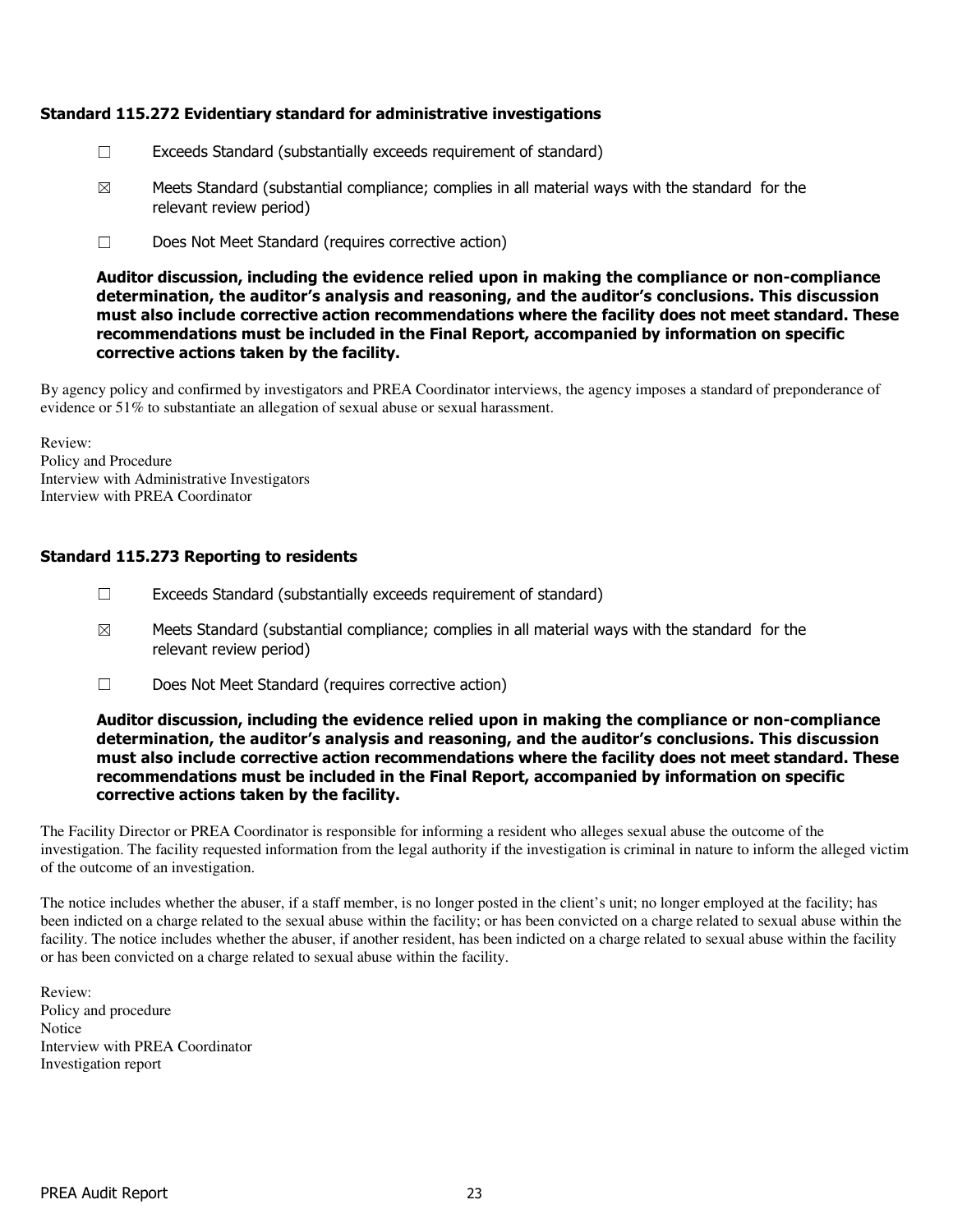# Standard 115.276 Disciplinary sanctions for staff

- ☐ Exceeds Standard (substantially exceeds requirement of standard)
- $\boxtimes$  Meets Standard (substantial compliance; complies in all material ways with the standard for the relevant review period)
- ☐ Does Not Meet Standard (requires corrective action)

Auditor discussion, including the evidence relied upon in making the compliance or non-compliance determination, the auditor's analysis and reasoning, and the auditor's conclusions. This discussion must also include corrective action recommendations where the facility does not meet standard. These recommendations must be included in the Final Report, accompanied by information on specific corrective actions taken by the facility.

CCA outlines its progressive disciplinary plan in its employee handbook. A review of the handbook states that any staff member found to have engaged in sexual abuse will be terminated. Termination or resignations by staff will not void an investigation and any criminal activity will be reported to the legal authority and to any relevant licensing agency. Policy also indicates that the agency will notify law enforcement or any relevant licensing boards of any terminations or resignations based upon violations of the agency's client sexual abuse and sexual harassment prevention policy when such behavior is criminal in nature.

All staff interviewed understood that anyone engaging in sexual harassment will be disciplined according to agency policy and that they would be terminated for participating in sexual abuse. Staff indicated that they are required to report any suspicion to their immediate supervisor and that they would not have any issue reporting a coworker for violation of the zero tolerance policy.

The auditor reviewed agency policy, the employee handbook, and interviewed the Facility Director, PREA Coordinator, and CEO to confirm the disciplinary process for employees found to have substantially engaged in sexual harassment or sexual abuse against residents. All agency leadership stated that any employee found to have engaged in sexual abuse will be immediately terminated from the facility and law enforcement would be notified.

Review: Policy and procedure Employee handbook Code of ethics Interview with Facility Director Interview with CEO Interview with random staff members Interview with PREA Coordinator

# Standard 115.277 Corrective action for contractors and volunteers

- ☐ Exceeds Standard (substantially exceeds requirement of standard)
- $\boxtimes$  Meets Standard (substantial compliance; complies in all material ways with the standard for the relevant review period)
- ☐ Does Not Meet Standard (requires corrective action)

Auditor discussion, including the evidence relied upon in making the compliance or non-compliance determination, the auditor's analysis and reasoning, and the auditor's conclusions. This discussion must also include corrective action recommendations where the facility does not meet standard. These recommendations must be included in the Final Report, accompanied by information on specific corrective actions taken by the facility.

All contractors and volunteers are made aware of the agency's zero tolerance policy toward sexual abuse and sexual harassment. Each must participate in PREA training where they will be taught how to prevent, detect, respond, and report sexual harassment and sexual abuse. They will also learn the consequences of participating in any type of sexual misconduct. Contractors and volunteers sign an agreement that they could be removed from the facility for any acts of sexual abuse or sexual harassment.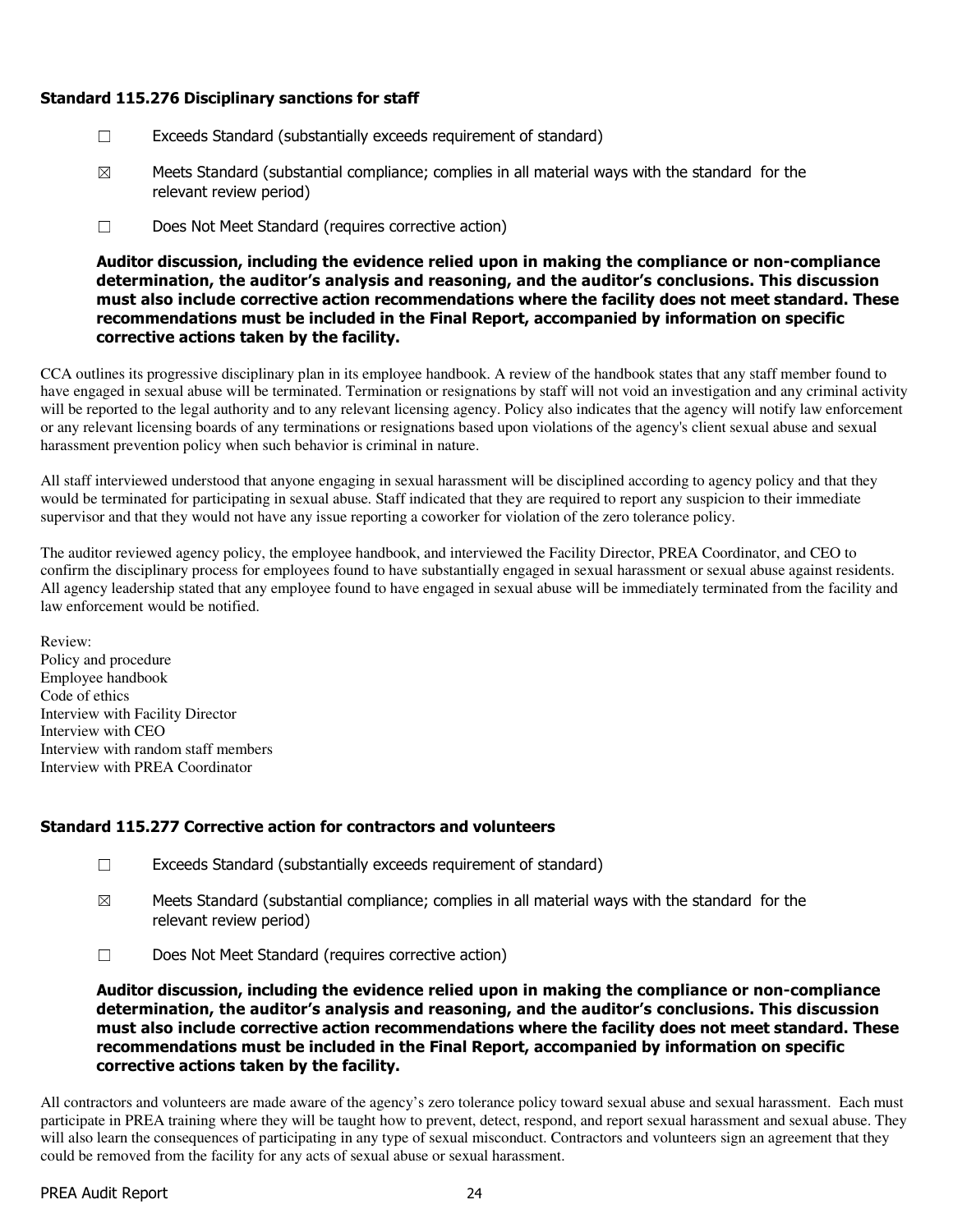The auditor has reviewed the contractor/volunteer training and documentation of compliance with training.

The facility has not removed any contractor or volunteer for a PREA issue.

Review: Policy and procedure Contractor/vendor acknowledgement form Contractor/vendor training curriculum Interview with PREA Coordinator

### Standard 115.278 Disciplinary sanctions for residents

- $\Box$  Exceeds Standard (substantially exceeds requirement of standard)
- $\boxtimes$  Meets Standard (substantial compliance; complies in all material ways with the standard for the relevant review period)
- ☐ Does Not Meet Standard (requires corrective action)

Auditor discussion, including the evidence relied upon in making the compliance or non-compliance determination, the auditor's analysis and reasoning, and the auditor's conclusions. This discussion must also include corrective action recommendations where the facility does not meet standard. These recommendations must be included in the Final Report, accompanied by information on specific corrective actions taken by the facility.

A review of the client handbook shows how it outlines resident conduct and prohibits all sexual activity between residents and disciplines residents for such activity. Residents are given a handbook at intake and the contents are reviewed with the resident.

During resident interviews, all residents affirmed that they received a handbook at intake and the rules and discipline policies regarding sexual abuse and sexual harassment were reviewed with them. All residents interviewed understood fully the seriousness of the agency's Zero Tolerance Policy and the consequences of participating in sexual misconduct.

There have been no allegations of resident-on-resident sexual harassment or sexual abuse during this auditing period.

Review: Policy and procedure Resident handbook Interviews with residents Interview with Facility Director

### Standard 115.282 Access to emergency medical and mental health services

- ☐ Exceeds Standard (substantially exceeds requirement of standard)
- $\boxtimes$  Meets Standard (substantial compliance; complies in all material ways with the standard for the relevant review period)
- ☐ Does Not Meet Standard (requires corrective action)

Auditor discussion, including the evidence relied upon in making the compliance or non-compliance determination, the auditor's analysis and reasoning, and the auditor's conclusions. This discussion must also include corrective action recommendations where the facility does not meet standard. These recommendations must be included in the Final Report, accompanied by information on specific corrective actions taken by the facility.

Policy indicates the types of service offered free of charge to an alleged victim of sexual assault. It is documented which types of services where rendered and or declined by the alleged victim on the investigation form. Residents are offered timely information about and timely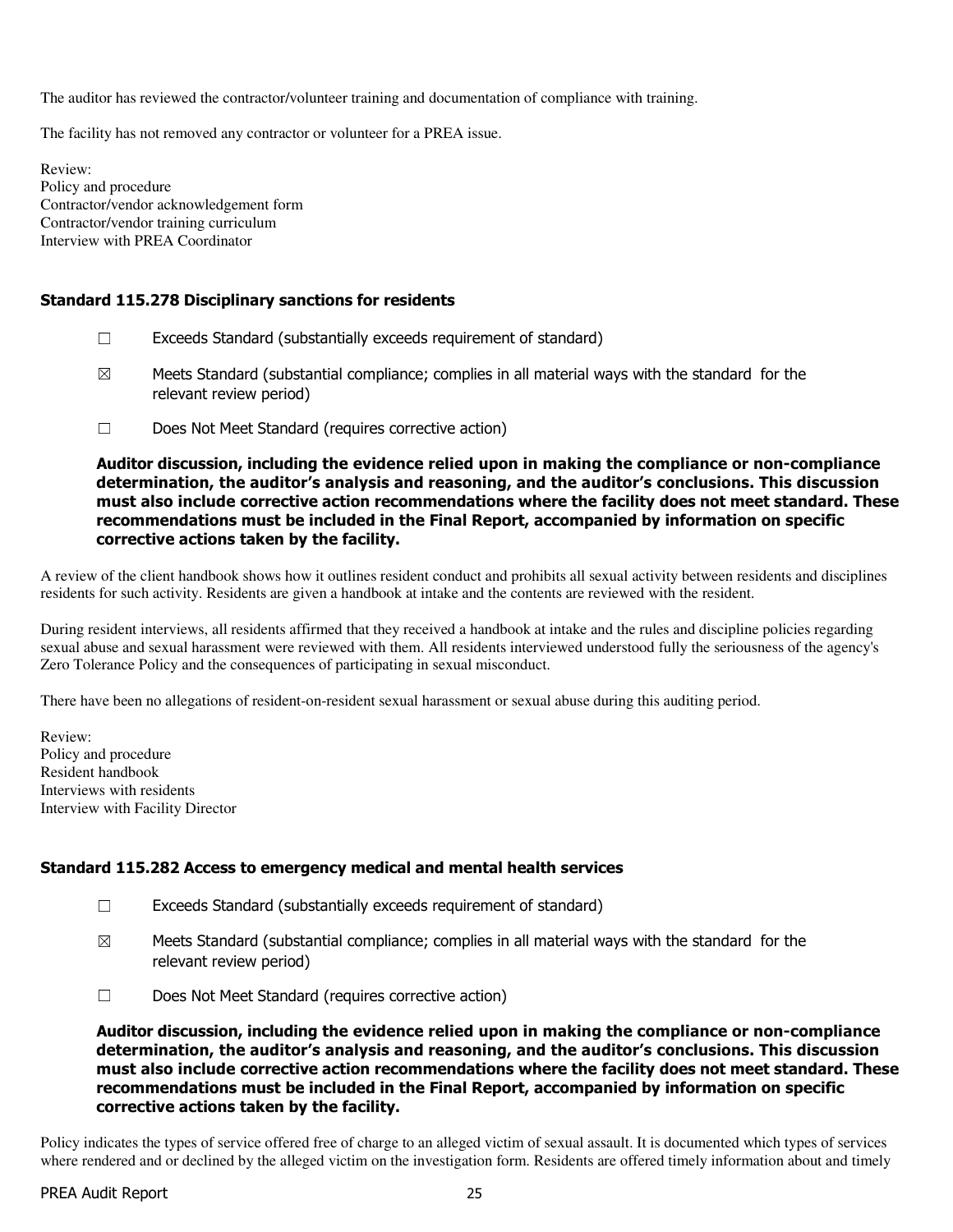access to sexually transmitted infection prophylaxis. There are no females housed at this facility.

If services are necessary, the Counselor will provide appropriate referrals to community resources and notify the case manager assigned to the resident. The scope of services provided will be determined by the licensed practitioner.

Staff have been notified of the Agency's Coordinated Response Plan. The plan outlines how staff is to offer unimpeded access to both emergency and ongoing medical and mental health care. Ongoing medical or mental health care will be at the discretion of the medical provider and is again at no cost to the resident.

Resident are informed of their right to free services during PREA education at orientation.

The facility has not had a sexual abuse/sexual assault allegation that resulted in the use of these services.

Review: Policy and procedure Coordinated Response Plan Interview with PREA Coordinator Interview with random staff

### Standard 115.283 Ongoing medical and mental health care for sexual abuse victims and abusers

- $\Box$  Exceeds Standard (substantially exceeds requirement of standard)
- $\boxtimes$  Meets Standard (substantial compliance; complies in all material ways with the standard for the relevant review period)
- ☐ Does Not Meet Standard (requires corrective action)

Auditor discussion, including the evidence relied upon in making the compliance or non-compliance determination, the auditor's analysis and reasoning, and the auditor's conclusions. This discussion must also include corrective action recommendations where the facility does not meet standard. These recommendations must be included in the Final Report, accompanied by information on specific corrective actions taken by the facility.

This facility offers community medical and counseling services for residents who have been sexually abused in jail, lockup, or juvenile facility. This treatment includes testing for sexually transmitted disease. Treatment is offered to all known residents on resident abusers within in 60 days of learning such history. All treatment offered is free of charge.

Staff have been notified of the Agency's Coordinated Response Plan. The plan outlines how staff is to offer unimpeded access to both emergency and ongoing medical and mental health care. Ongoing medical or mental health care will be at the discretion of the medical provider and is again at no cost to the resident.

The facility has not had a report of any known resident on resident abuser.

A review of the investigation form shows how staff indicates whether services were offered and accepted or declined. The PREA initial screening form indicates whether a resident has abused others while in a correctional setting. If a resident indicates that he has in fact abused another resident while in a corrections setting, the case manager and Facility Director will meet with the resident to make a determination if additional treatment or referrals for community treatment is necessary.

The facility had not a report of a resident being sexually abused while in a jail, lockup, or juvenile facility.

The PREA Coordinator has confirmed the process and practice of how staff will provide unimpeded access to necessary emergency and/or ongoing medical and mental health services.

Review: Policy and procedure Coordinated Response Plan PREA initial assessments Interview with Facility Director

PREA Audit Report 26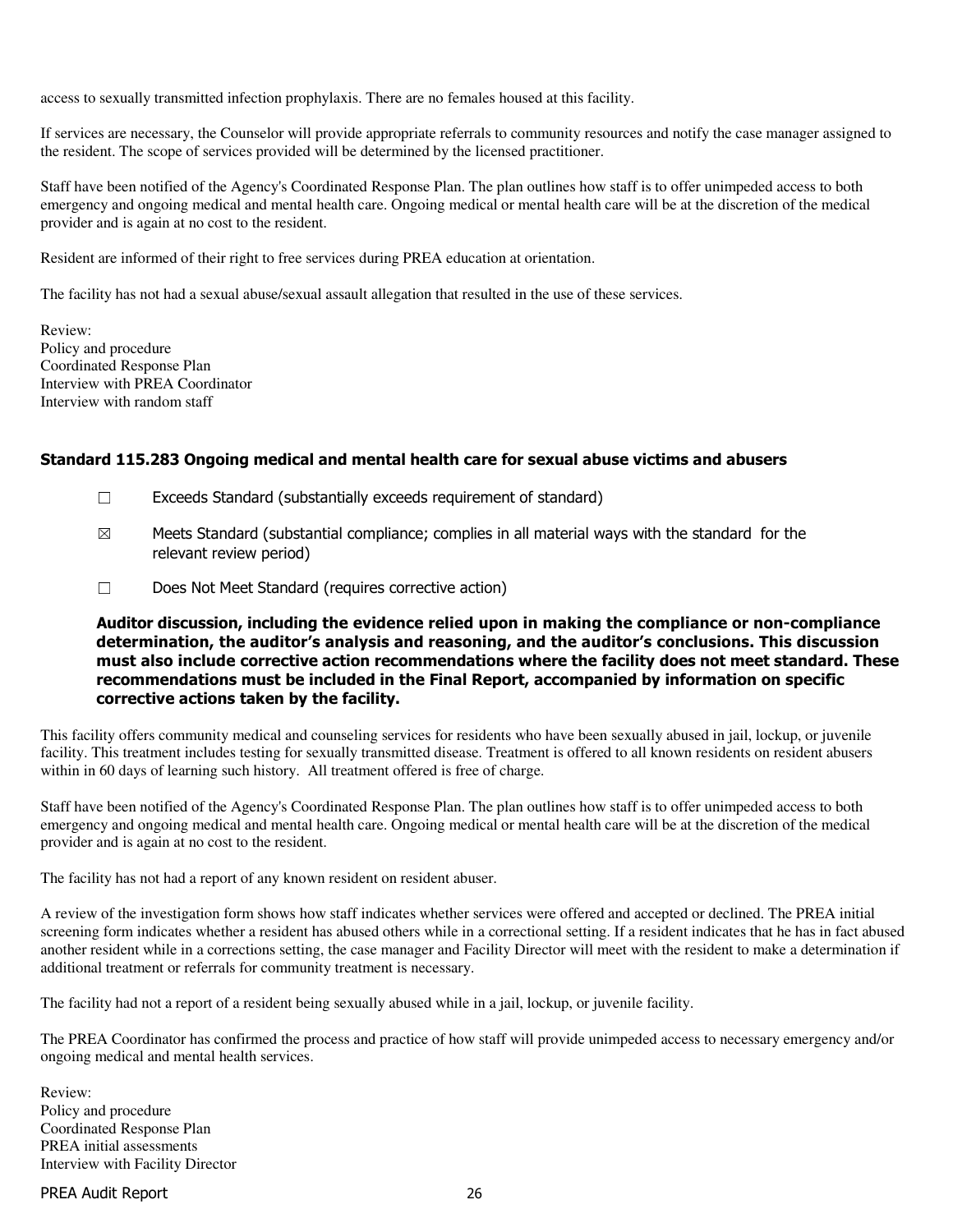Interview with case manager Interview with PREA Coordinator

### Standard 115.286 Sexual abuse incident reviews

- ☐ Exceeds Standard (substantially exceeds requirement of standard)
- $\boxtimes$  Meets Standard (substantial compliance; complies in all material ways with the standard for the relevant review period)
- ☐ Does Not Meet Standard (requires corrective action)

Auditor discussion, including the evidence relied upon in making the compliance or non-compliance determination, the auditor's analysis and reasoning, and the auditor's conclusions. This discussion must also include corrective action recommendations where the facility does not meet standard. These recommendations must be included in the Final Report, accompanied by information on specific corrective actions taken by the facility.

CCA has an agency policy on a review of all substantiated or unsubstantiated allegations of sexual abuse within 30 days of the conclusion of the investigation. The review team includes the facility management staff, PREA Coordinator, Residential Services Director, and any other employee deemed appropriate.

The team, per policy, considers whether a change in policy or practice will better prevent, detect, or respond to sexual abuse; if the incident or allegation was motivated by race, ethnicity, gender identity, gang affiliation, or any other group dynamic; if any physical barriers in the area enabled the abuse; adequacy of staffing levels; and whether monitoring technology should be deployed or augmented to supplement supervision by staff.

At the conclusion of an investigation, the SART would provide executive management with any relevant recommendations that would increase the ability to protect, detect, or report allegations of sexual harassment or sexual abuse. The executive team would deem which recommendations are appropriate to implement and provide documentation to the recommendations that were not implemented.

Review: Policy and procedure Review of SART form Investigation report Interview with PREA Coordinator Interview with CEO

# Standard 115.287 Data collection

- ☐ Exceeds Standard (substantially exceeds requirement of standard)
- $\boxtimes$  Meets Standard (substantial compliance; complies in all material ways with the standard for the relevant review period)
- ☐ Does Not Meet Standard (requires corrective action)

Auditor discussion, including the evidence relied upon in making the compliance or non-compliance determination, the auditor's analysis and reasoning, and the auditor's conclusions. This discussion must also include corrective action recommendations where the facility does not meet standard. These recommendations must be included in the Final Report, accompanied by information on specific corrective actions taken by the facility.

CCA has an agency policy for data collection and statistical reporting of all necessary information in the most recent version of the Survey of Sexual Violence. The auditor reviewed the most recent information collected by the agency and has confirmed that the agency collects the appropriate data on all allegations of sexual abuse and aggregates this information annually.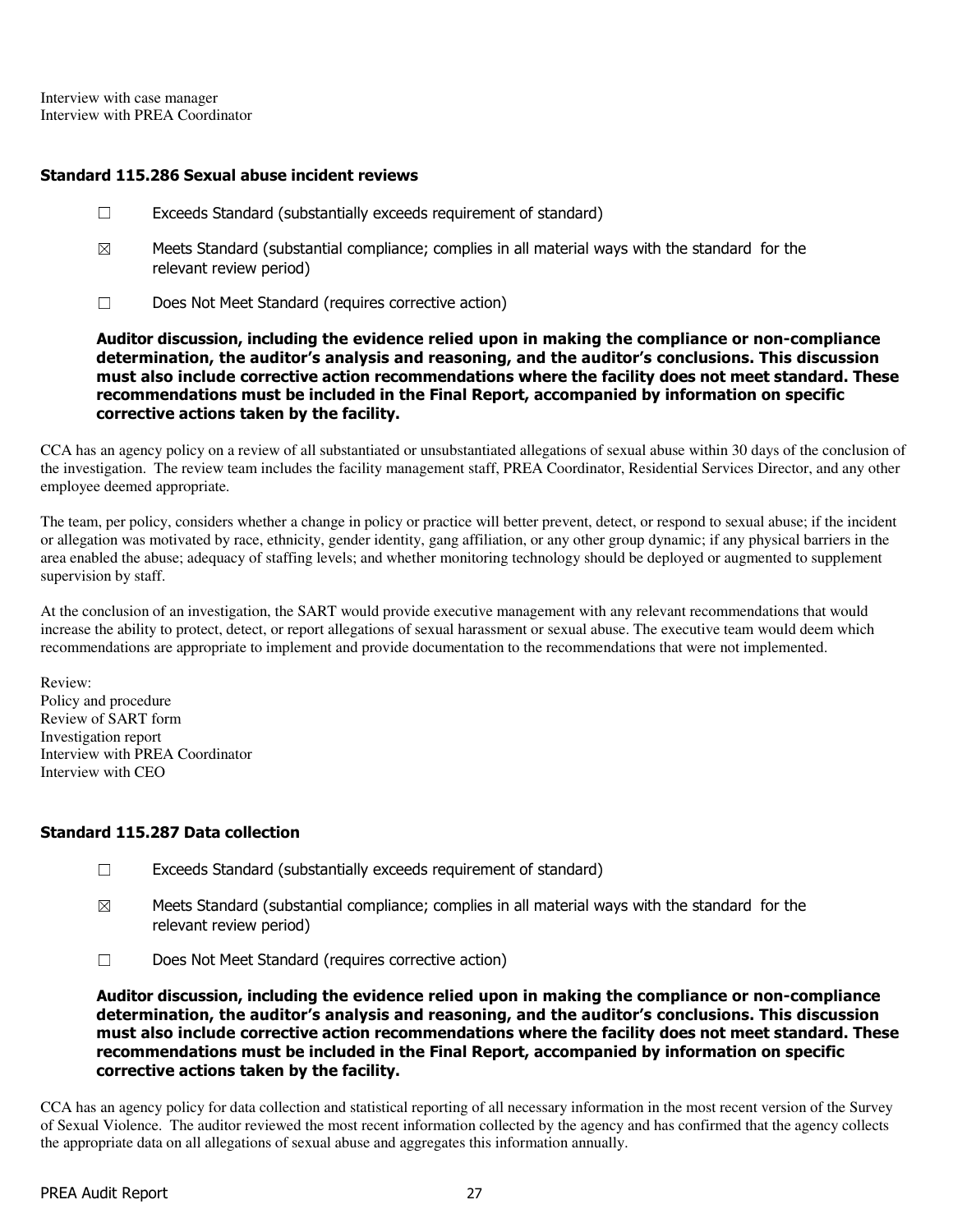The facility's Director collects the data and send the data to the agency's PREA Coordinator. The information for each facility is used by the PREA Coordinator to complete the Survey of Sexual Victimization for all CCA facilities.

The agency has not received a request to supply the Department of Justice with this information.

Review: Policy and procedure PREA data collection and statistical reporting information Interview with PREA Manager Interview with PREA Coordinator

# Standard 115.288 Data review for corrective action

- $\Box$  Exceeds Standard (substantially exceeds requirement of standard)
- $\boxtimes$  Meets Standard (substantial compliance; complies in all material ways with the standard for the relevant review period)
- ☐ Does Not Meet Standard (requires corrective action)

### Auditor discussion, including the evidence relied upon in making the compliance or non-compliance determination, the auditor's analysis and reasoning, and the auditor's conclusions. This discussion must also include corrective action recommendations where the facility does not meet standard. These recommendations must be included in the Final Report, accompanied by information on specific corrective actions taken by the facility.

Agency uses information collected in 115.287 to make improvements in how the agency prevents, detects, and responds to incidents of sexual abuse and sexual harassment. The report compares the current year's data with those of previous years, and includes the updates made from previous year's reports. The information contained in the report is based on a calendar year and the report with this information can be found on the agency's website.

The information in the report has been reviewed and approved by the CEO of CCA, Inc.

The information in the report does not contain any identifying information that would need to be redacted in order to protect the safety of an individual or the facility.

Auditor verified that the reported was posted on the agency's website and that the report contained all required information.

Review: Policy and procedure PREA annual report CCA website Interview with CEO Interview with PREA Coordinator

# Standard 115.289 Data storage, publication, and destruction

- $\Box$  Exceeds Standard (substantially exceeds requirement of standard)
- $\boxtimes$  Meets Standard (substantial compliance; complies in all material ways with the standard for the relevant review period)
- ☐ Does Not Meet Standard (requires corrective action)

Auditor discussion, including the evidence relied upon in making the compliance or non-compliance determination, the auditor's analysis and reasoning, and the auditor's conclusions. This discussion must also include corrective action recommendations where the facility does not meet standard. These